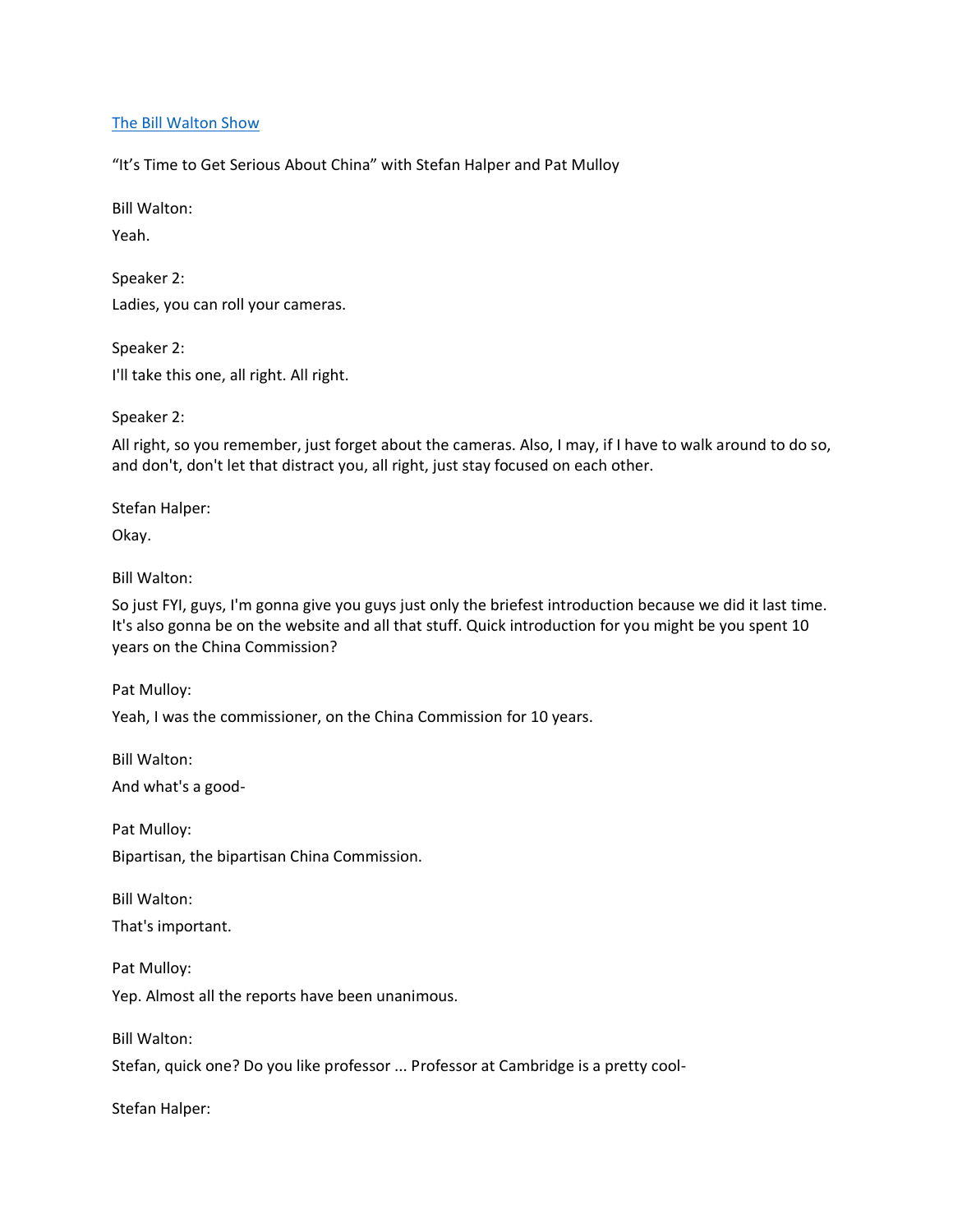Sure, you can use that. Bill Walton: What are you professor of? Stefan Halper: Professor of international studies. Bill Walton: Okay. Stefan Halper: I've also written 11 books, but only two of them are on China, so. Speaker 2: Oh, is everybody's phone on airplane mode? Stefan Halper: But you don't need to put that down, it's too much. Speaker 2: Is your phone on airplane mode? Put your phone on airplane mode if you [crosstalk 00:01:31] Stefan Halper: Nobody cares. Speaker 2: Stefan, is your phone handy? Stefan Halper: It's upstairs. Bill Walton: Well that's the other goal with this. How many thousand books did you sell, how many copies? Maureen: Hey Ken, is that door-Stefan Halper: Well, my book The Beijing Consensus was a bestseller. Bill Walton: Great.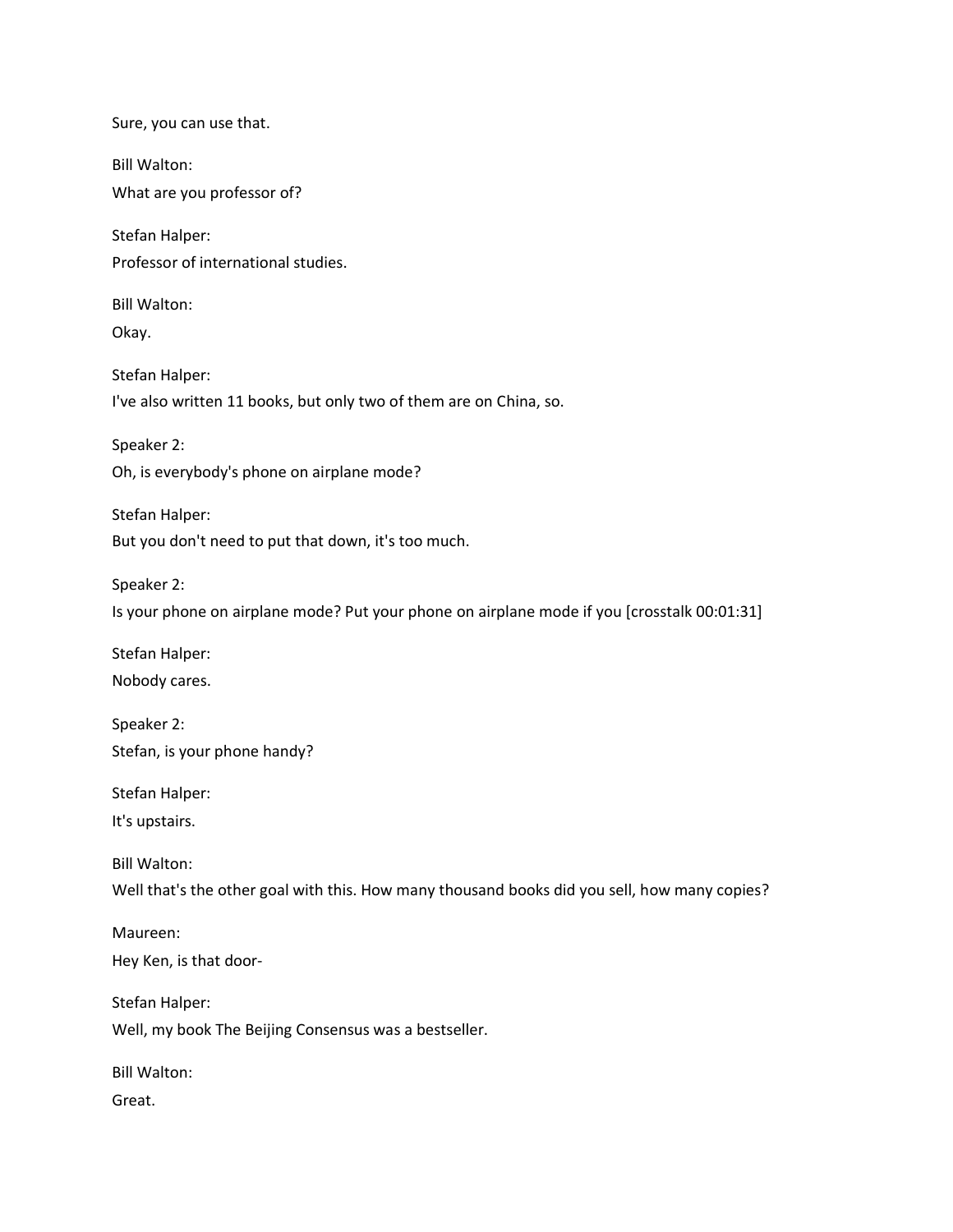Stefan Halper: And the book called Tibet, that was also a bestseller.

Bill Walton: Oh good. Bestseller's what, 50,000?

Stefan Halper:

Yeah, about that. I honestly don't know the exact number.

Bill Walton:

Yeah.

Stefan Halper:

The Tibet book was selling well very quickly in south Asia, in India, Pakistan, and all across Europe, and it's called Tibet: An Unfinished Story. And the implication is that Tibet will rise and bite the Chinese in the ass, and it's gonna happen, too.

Bill Walton:

Okay. Well.

Stefan Halper:

Probably don't need to say it in those words.

Speaker 5:

We're good.

Bill Walton: All right. I think in those words is not so bad. All right, we're ready.

Speaker 2: All right. [inaudible 00:02:40]

Speaker 2:

Hopefully the dogs will calm down. Okay, this is The Bill Walton Show for April 12th.

Speaker 2:

Check cameras, good, good. Okay Bill, looking at the camera. Energy, and when you're ready.

Bill Walton:

Welcome. I am here today to talk with you again about China, and joining me for round two of a very interesting conversation we had a few weeks ago to talk in even more depth are Pat Mulloy, who is a 10 years commissioner of the bipartisan China Commission, and Stefan Halper, who is a professor of international studies at Cambridge University in Cambridge, England. So welcome back, guys.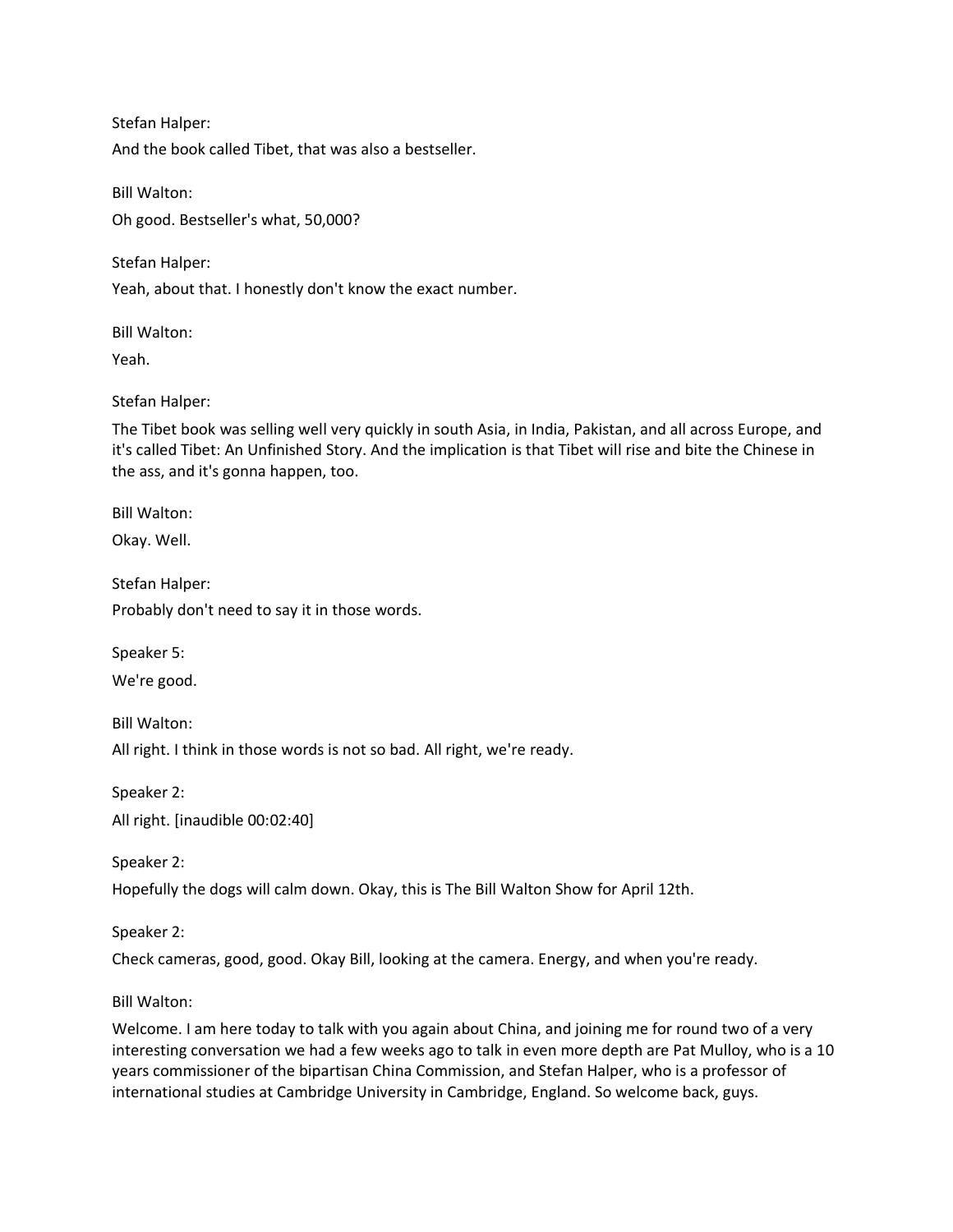Pat Mulloy:

Thank you very much for having me.

Stefan Halper:

Thanks, Bill.

Bill Walton:

We call this round two based on the earlier conversation, and all the content we got here, this may be round two of round 32, number 32, we'll see. A few months ago, a few weeks ago China announced that Xi Jinping, in the Communist Party in the Great Hall of the People voted 2,958 for and six against that he should become president for life, and that this is realizing China's dream of national rejuvenation. What do you think?

Stefan Halper: Well, I'll tell you what I think.

Bill Walton: What could possible go wrong with that, huh?

Stefan Halper: Close election, huh?

Bill Walton:

Close election, yeah, it was a 99.8%, they're still looking for those three, the six who didn't vote for him.

Stefan Halper:

There's no opposition in Communist China, that's the first thing to understand. They can call it election, but in effect it's a coronation, and the striking thing in what you've said is that he's managed to make himself president for life. And that is something that China has not had. They've incorporated Xi Jinping's thought into the constitution, first person since Mao Zedong. He's one of the most powerful leaders of China that we have seen since the Chinese Revolution in 1949.

Stefan Halper:

So what do we think about it? It's fairly extraordinary. We're dealing with a very strong leader with very clear ideas.

Bill Walton: Well one of the-Pat Mulloy: Can I-

Bill Walton: Yeah, jump in Pat, yeah.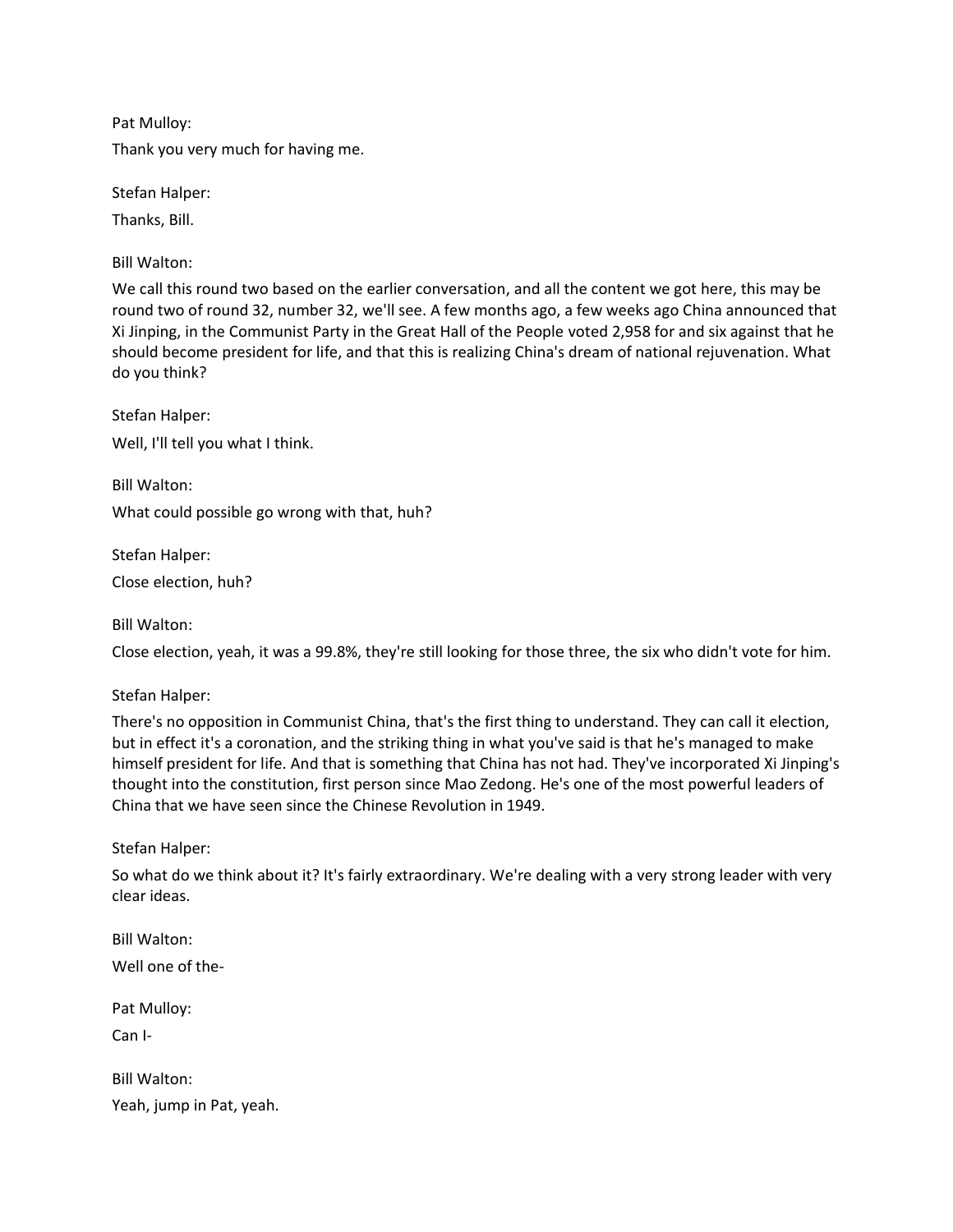# Pat Mulloy:

... give you my take on this? China used to have emperors who'd serve for life. When Mao Zedong and the Communists took over China in '49, Mao stayed in power til his death in 1976, but he was so abusive and did so many bad things that Deng Xiaoping, who was the successor to Mao, tried to limit that no person would have that kind of power, they would only have two terms, two I think five-year terms, and then they would move on. And that was followed under two prior presidents of China.

#### Pat Mulloy:

But now, this guy's presidency has taken it upon himself, and he recommended that the congress give him this power, that he will be the new emperor. And so we're going back into a period that the Chinese were very afraid of getting into again, of having a permanent emperor ruler. I think this has really caught the attention of many in the west who thought China was not going back on this kind of road.

Bill Walton:

Well the-

#### Stefan Halper:

And many in China as well, there's a lot of opposition to it. I think that Xi Jinping and his coterie have been surprised at the resistance to this move.

Bill Walton:

Well, but if you're in opposition, do you get caught up in his anti-corruption campaign-

Stefan Halper:

Yes.

Bill Walton:

... and you end up being declared corrupt? And what's he punished, 180,000 people?

Stefan Halper: That's right, that's right, that's the best net they have.

Bill Walton:

Yeah.

Stefan Halper:

If they ... Corruption is endemic in Chinese culture, and so officials all the way up and down the line are constantly making backroom deals, and they can be arrested effectively on the basis of this behavior. And Xi Jinping is using that to eliminate his opponents. And as you say, he has arrested about 182,000 people, that's a lot of people, and they're frightened to death.

Bill Walton:

Well, there are a lot of theories that have been disproven. We talked about this last time. One of the theories was we lead China into the world trade system and they'll become more liberal, democratic,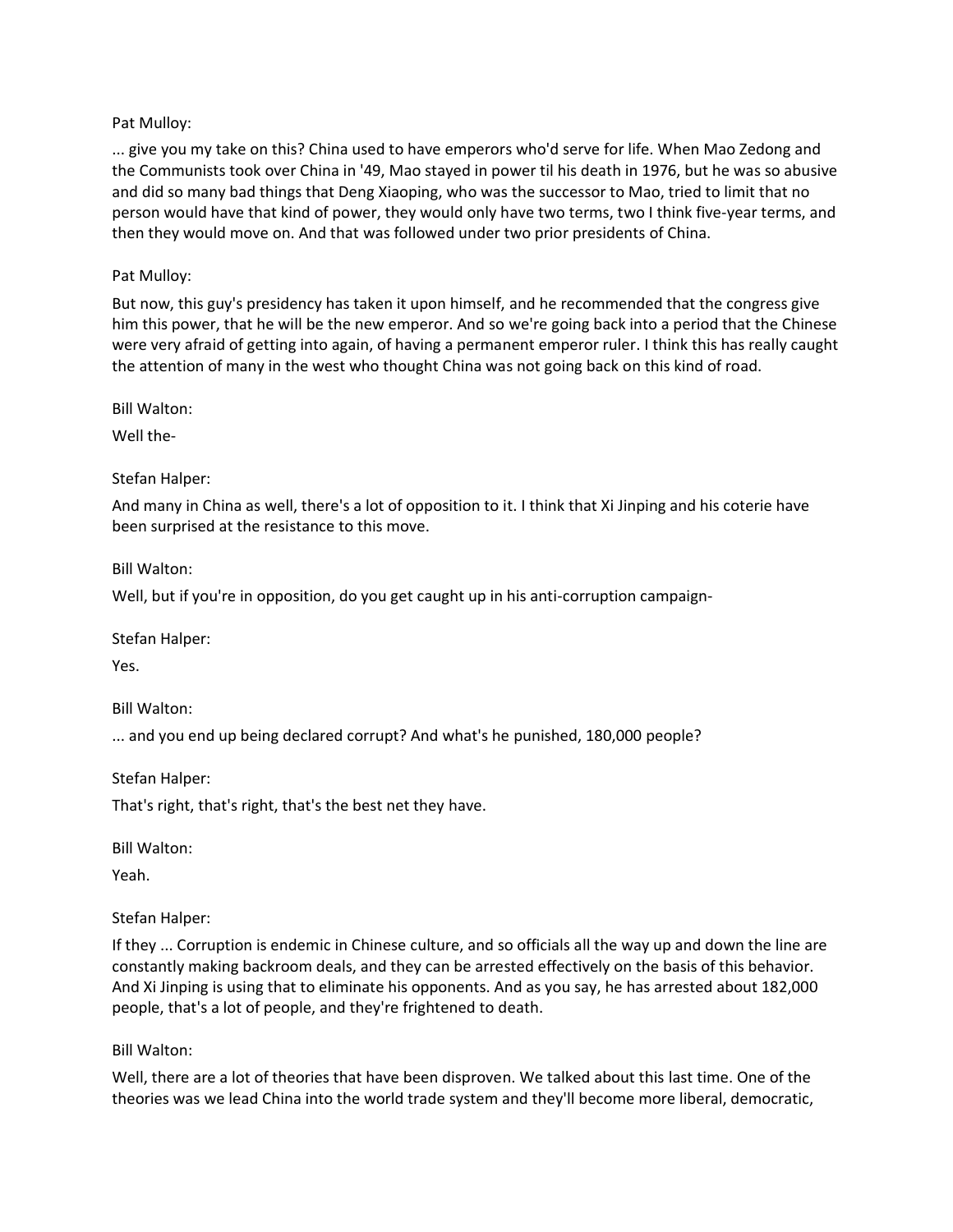and more like us. The other theory, another theory that was that the internet was going to make China more liberal and open, and that hasn't happened.

Pat Mulloy:

I can remember we brought China into the WTO ... the key vote in the Congress was, again, in 2000 when we gave China permanent MFN trade treatment.

Bill Walton: Most favored nation.

Pat Mulloy: Most favored nation trade treatment.

Bill Walton:

Which gave them lower tariffs.

Pat Mulloy:

We gave them lower tariffs. We would give them MFN one year at a time, since '79, but we'd always take it away. Once we gave it to them permanently, that was an enormous gift, and part of the way they sold Congress on doing that was bringing China into the WTO. We moved China toward a more Western democratic system, and I remember people saying the internet was gonna make it impossible to have a dictatorial kind of government in China. The Chinese government and the Party have learned quite well to control that whole internet process, and they spend an enormous amount of money and resources doing it. But they do it.

Bill Walton:

So we're dealing with a country that was moving a little bit toward decentralization, maybe-

Pat Mulloy:

Yeah.

Bill Walton:

... under Deng, and now it's going back to centralized authority. And instead of the internet being a freeing thing, it's becoming an oppressive technology, and they have something called social credit scores.

Stefan Halper:

Yeah, they do, and it's worth knowing that in Beijing alone there are over 40,000 internet policemen, people who track the internet, what people are doing and saying. And the social credit system, which was just recently put in, is a system in which people now have cameras in their home, and of course on the streets, and they're monitored 24/7. And if you have an infraction, like you've been crossing the street in the wrong place or against the light, you can be, that's noted. And if you get enough of these infractions, you begin to lose certain privileges and freedoms.

Bill Walton: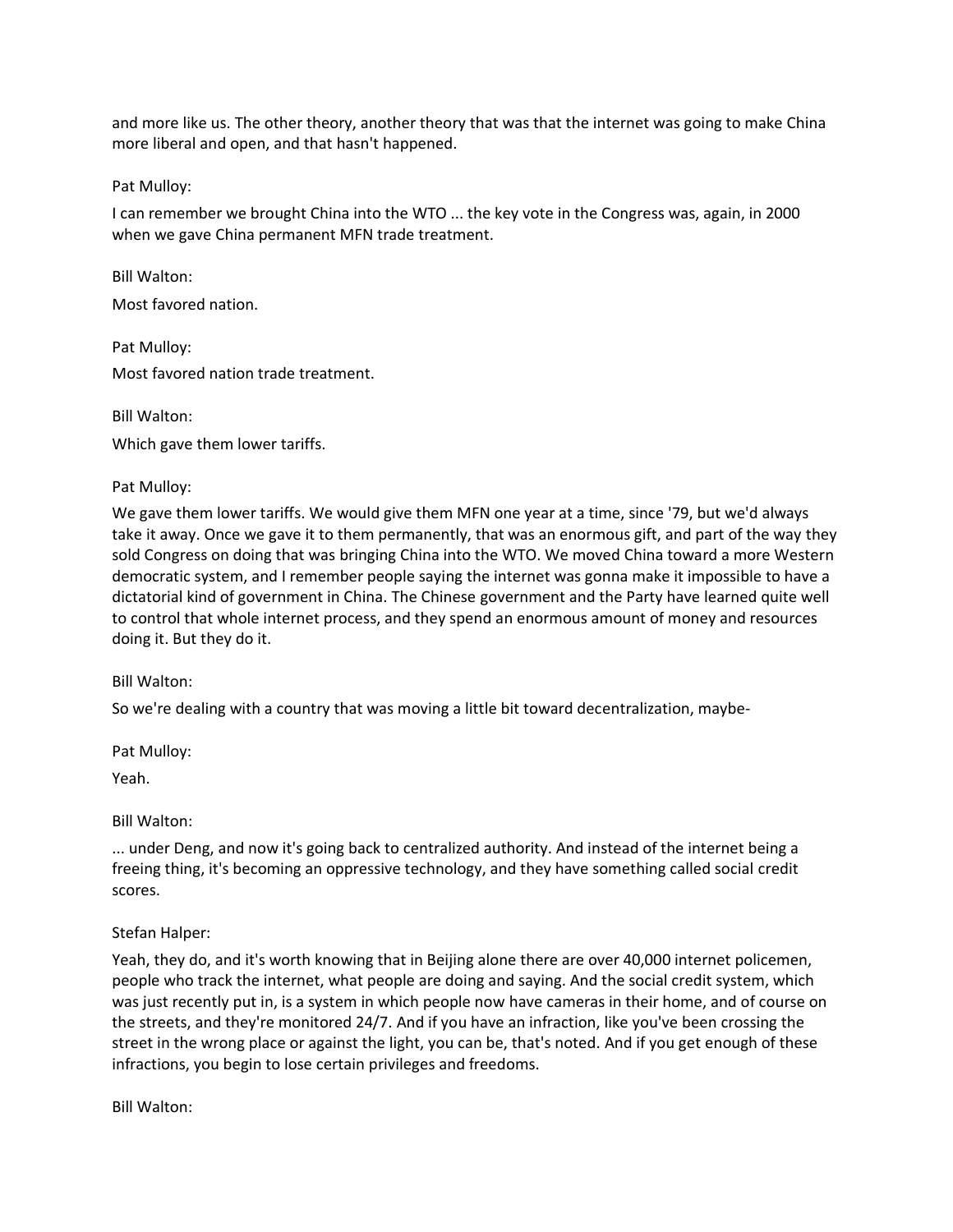Well the-

Stefan Halper:

So it's 1984 at large.

Bill Walton:

Here's what they boast. They said this credit system will "allow the trustworthy to roam everywhere under Heaven while making it hard for the discredited to take a single step."

Stefan Halper: And who decides what's trustworthy and what isn't?

Bill Walton: Who does decide? Is this Xi?

Stefan Halper:

It's the oldest question in the book. Who guards the guardians?

Bill Walton:

Yeah.

Stefan Halper: Yes, and it is Xi, it is Xi.

Pat Mulloy:

And the Party?

Stefan Halper:

And the Party.

Pat Mulloy:

And the Party.

Stefan Halper:

It's the Party.

Pat Mulloy:

The Party, you have a one party dictatorship. That's the Communist Party of China, and they're running the show, and Xi is both the president of China and the head of the Party.

Bill Walton:

So the Party, the population of China's a billion, how many members-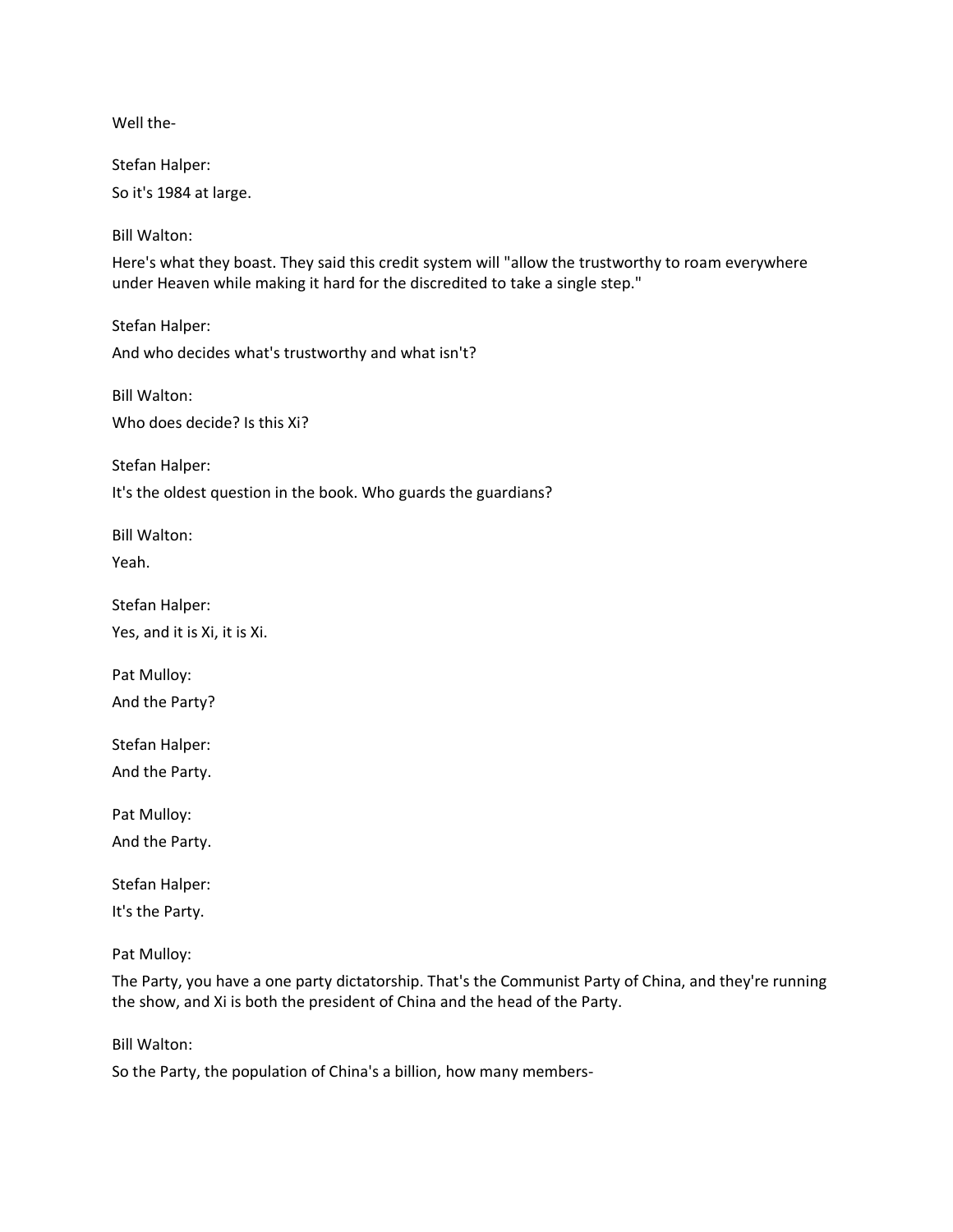Pat Mulloy:

1.2 billion people.

Bill Walton: 1.2 billion, how many-

Stefan Halper: Maybe a bit more, like 1.3 or 4.

Bill Walton:

1.3, how many members of the Party?

Stefan Halper:

The Party, they say, has 80,000 people, which makes it rather small in total terms.

Bill Walton: Yeah that's tiny.

Stefan Halper:

But it could be as much as a hundred thousand, but it's right in that neighborhood.

# Bill Walton:

And so you don't ... Let's frame this in a certain way that I think could be interesting. We're talking about China as a juggernaut authoritarian society, they're coming after their own people, they're coming after us in terms of trade and presumable military expansion, starting with the South China Sea. Then there are other people who say, well we don't really worry about China, they're so dependent on us, China tends to fragment, requires authoritarian rule, so relax and nothing bad's gonna happen.

# Stefan Halper:

Well, first of all China doesn't depend on us as much as that suggests, and China does have problems in its own region. It's surrounded by 14 countries, it has border difficulties, territorial claims with 12 of those countries, and it doesn't play well with others. China has always had difficult-

Bill Walton: So presumably it is getting along with North Korea?

Stefan Halper: It's getting along with them somewhat.

Pat Mulloy: Well, it controls [inaudible 00:12:19] to be honest.

Bill Walton: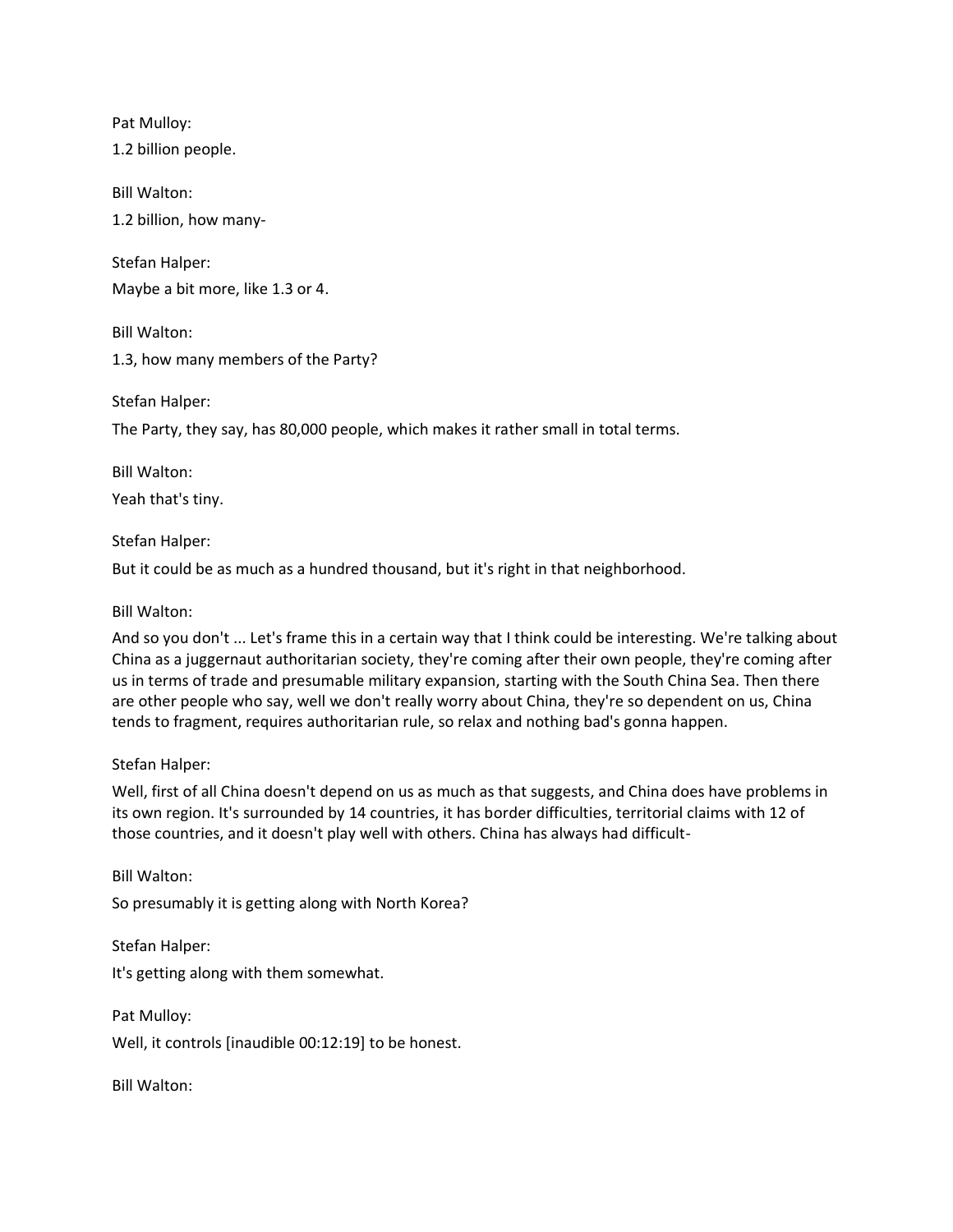# Yeah.

# Stefan Halper:

But it has problems on its periphery because when a lot of these borders were set, there were no agreed maps. This was in ancient times, they were just simply areas of the periphery where Beijing's power was fading, and others had some power too. So there was a bit of a back and forth. So they do have difficulties in the region. They have not managed to effect any sense of common purpose or other common effort, except they're trying to have people resist the United States and resist the west in general. That is their theme.

# Pat Mulloy:

Yeah. My view again, and I stated it in our last program, you cannot understand what's happened here and where China's gone, and where it wants to go. We're not understanding that they were the dominant power and the wealthiest country in the world, and the dominant power in Asia for centuries, and that they were taken down by the west beginning with the opium wars in the 1840s. They want back, and they've developed a strategy to get back, and part of it was getting into the WTO and getting the investment and trade flows that would make them wealthy as our companies moved operations from here to China. And the Chinese then, once more of our companies got there, they would put pressure on these companies to move more operations to China, and move R&D to China.

# Pat Mulloy:

We had a major CEOs, John Chambers, Cisco, 2004, he says we want to be a Chinese company, and he talked about how he was gonna have his R&D and other factors moved into China to get more favor and becoming wealthier in China.

Bill Walton:

I went to business school with John.

Pat Mulloy:

Did you?

Bill Walton:

Yeah. He's a good old boy from West Virginia, I didn't know he had aspirations to be Chinese.

# Pat Mulloy:

Yeah, and it's just amazing. You read these articles and say, my god. Now, one more thing. Remember that when the Chinese came into the WTO, before that it was the GATT and then the WTO, but this was democratic free-market economies. So suddenly we're bringing an authoritarian non-market economy into the WTO, and they've not abided by their WTO obligations, and they've used forced technology transfer to tell our companies you want to get good treatment in China to become wealthier and get your CEO salaries up you better play ball and move your stuff here.

# Bill Walton:

Well, the Chinese claim they're voluntary.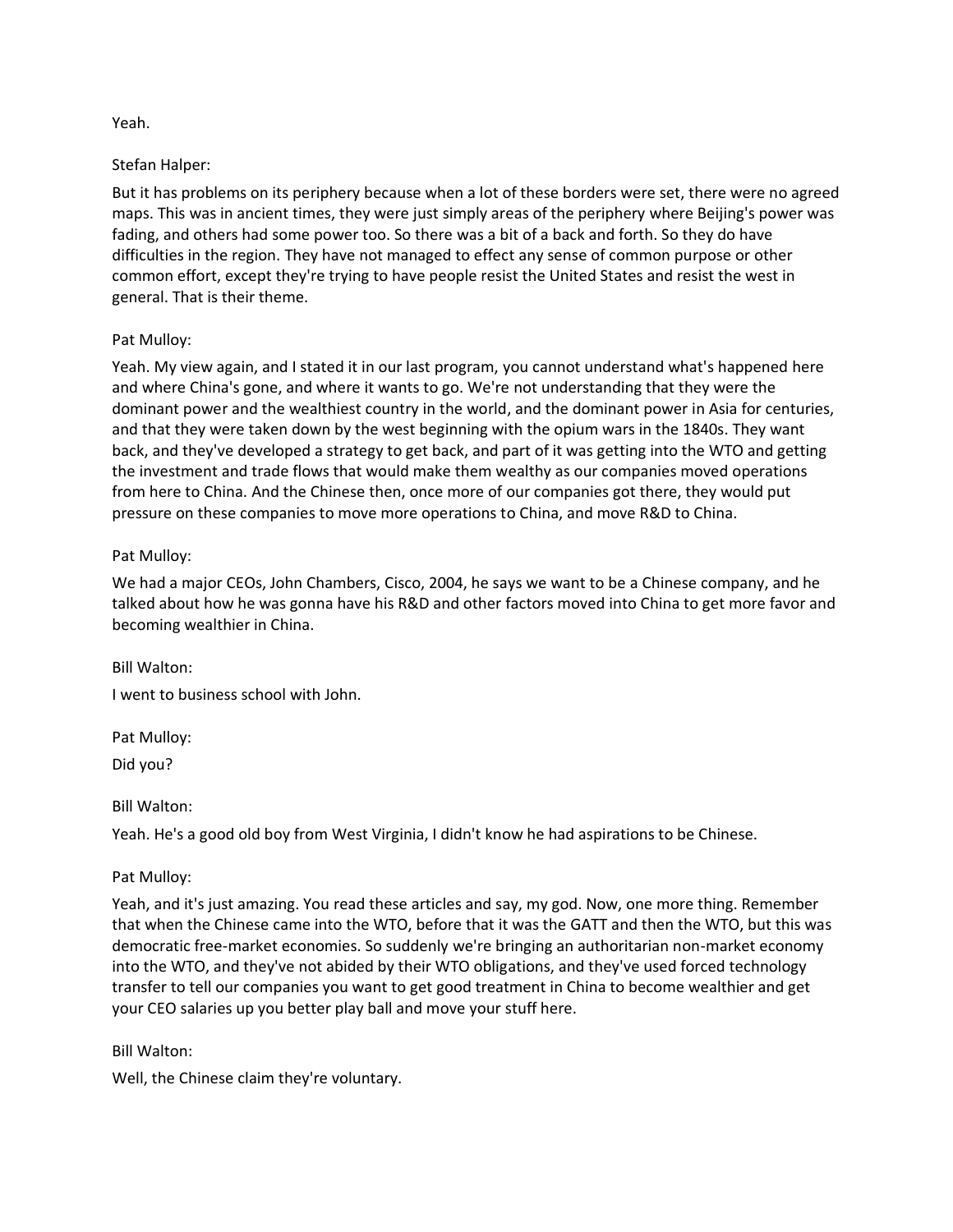Pat Mulloy:

Yeah.

# Bill Walton:

They say that, well, they're voluntary because if you want to come into our country you've got to do this, and if you don't want to do it then you're not to come in.

Pat Mulloy:

Well, let me-

Stefan Halper: I think the main ... I'm sorry.

Pat Mulloy:

I want to go back to just this.

Bill Walton:

Okay.

Pat Mulloy:

Because I was around watching all of this in 2000 and 2001 when this was going on. Sperling, in the negotiations-

Bill Walton:

Gene Sperling.

Pat Mulloy:

Gene Sperling, who was one of the key negotiators for bringing China into the WTO-

Bill Walton:

Worked for Clinton, he was Trade Representative under Clinton.

Pat Mulloy:

He was actually I think running the National Economic Council under President Clinton.

Bill Walton:

Okay, yeah.

Pat Mulloy:

Charlene Barshefsky was the Trade Representative. But they got an agreement by the Chinese that they would not do forced technology transfers, and that's part of their WTO commitment. The Chinese pressured the American companies so that they voluntarily, in order to make more money, transferred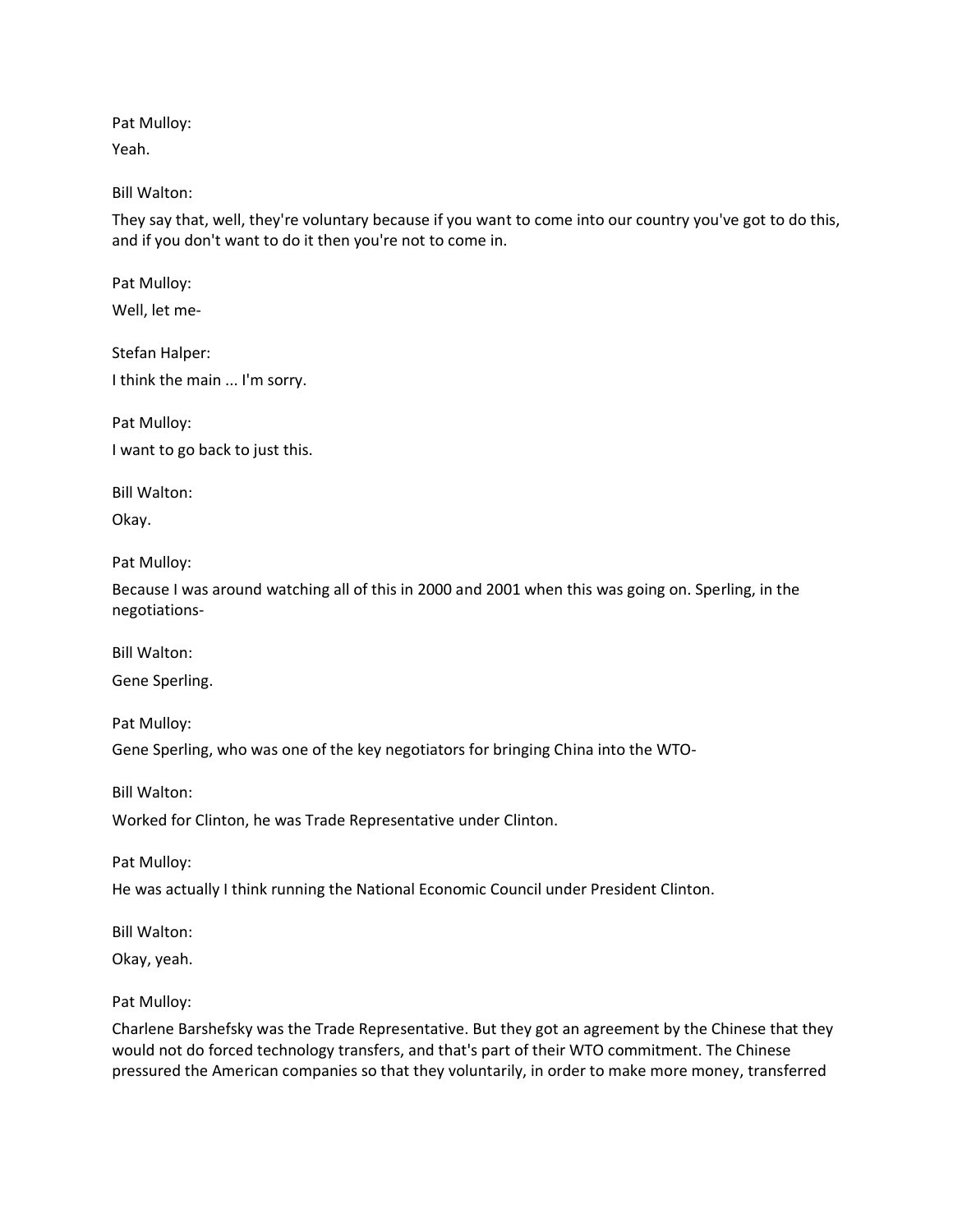the technology. And they said, oh we're not really forcing your companies to do this, they're just doing it voluntarily.

Pat Mulloy:

Well that's what Bob Lighthizer and this US TR and this president have gone after, saying that this is a complete violation of the understanding of which you came into the WTO and we're gonna do something about it.

Bill Walton:

Let me-

Stefan Halper:

There's a wider point here that's important, and that is that the argument produced in 2001 and -2 when people were talking about bringing China in was that China would become more democratic, that it would become together with the internet would reinforce this process, that China would adopt market elements. And of course this was an argument made by Kissinger, and it began when he was in China in the early 1970s to effect the so-called opening. So you had a growing sense of discourse in Washington, the Chamber of Commerce, certain members of Congress, certain parts of the media, all agreeing that this was the way to democratize China. Well of course it was profoundly wrong.

Bill Walton:

Who believes that now?

Stefan Halper:

Well, now it's very interesting, we have just hit what people call an inflection point.

Bill Walton: We talked about the ascendance of Xi-

Pat Mulloy:

Yes.

Stefan Halper:

Yes.

Bill Walton:

... his lifetime president was a wake up call.

Stefan Halper:

Right, it was a wake up call, it was definitely a wake up call. But we've now got to a point where people, after China's aggression in the South China Sea, and after the clarity of what China is trying to do on the trade front, people now realize that this is an aggressive and dangerous state.

Bill Walton: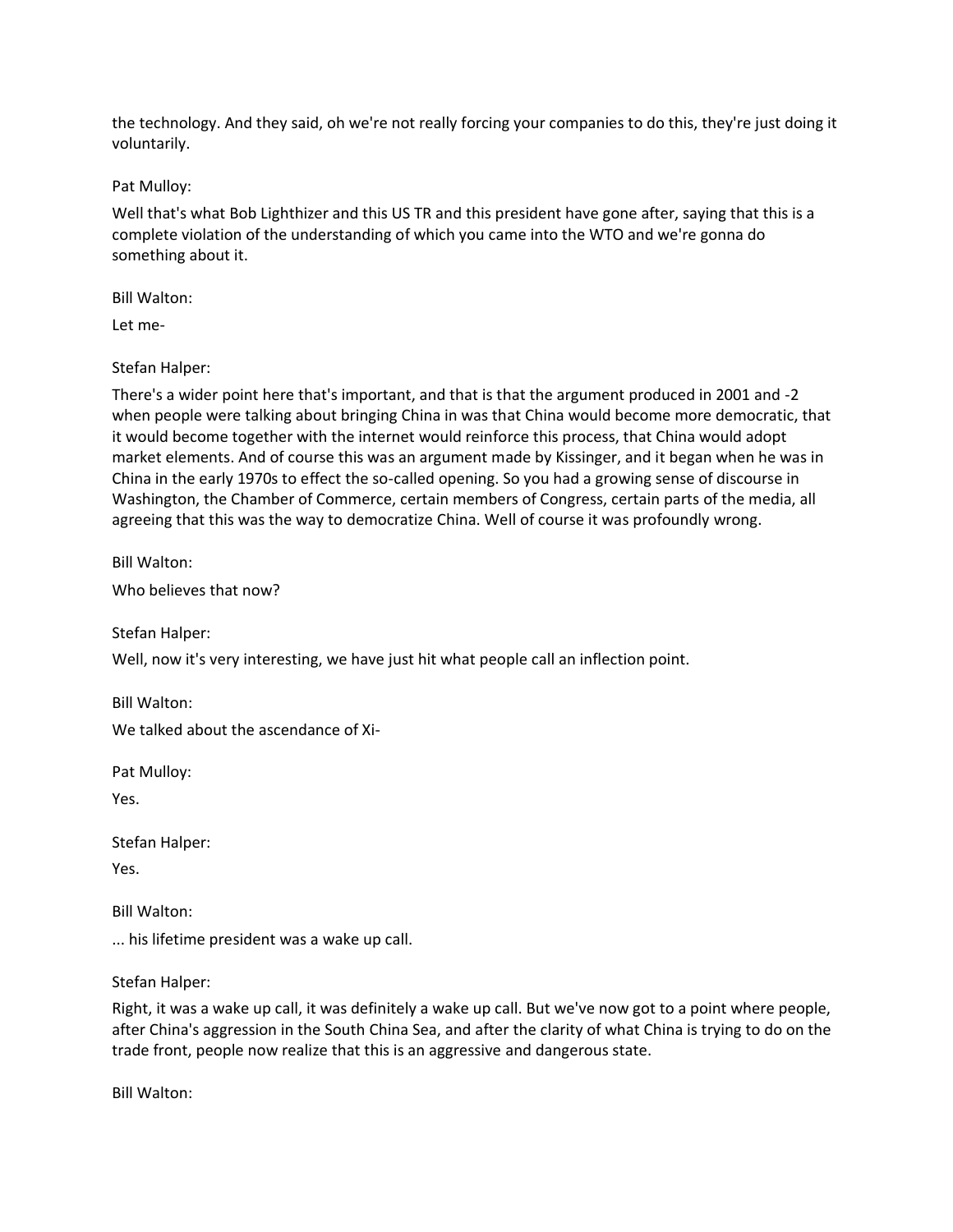Let's go for some context here, because we talked about the trade issue and it's real-

Pat Mulloy:

Yeah.

Bill Walton:

... technology transfer is real, but they also have other things that are in their wheelhouse. Like their One Belt One Road strategy, China 2030 strategy. They've also got a South China Sea, the Maritime Silk Road China. And we talked earlier, there's three warfares, the way they redefine what they're doing. What's the One Belt One Road about?

# Stefan Halper:

One Belt One Road is a concept that Xi Jinping advanced that would link China with India, the Near East, South Asia, Europe, and it would facilitate the movement of Chinese exports by road and rail all the way into Europe. It involves the construction of roads and bridges and railroads in order to move all of these exports, and it requires China to effect relationships with businesses across the Near East and South Asia. So you have a lot of businesses which are now being offered financing by China, management by China, in order to create this system, and a lot of these businesses are resisting because they don't like the idea of having a foreign power so heavily involved in their enterprises.

# Bill Walton:

I think we talked about this before, they bought the Port of Piraeus in Greece essentially.

# Stefan Halper:

Yeah, they did that. They bought Hambantota in Sri Lanka, and so on. But that's One Belt One Road, and it is a very dramatic, it's an enormous concept. It's 50 times the size of the Marshall Plan.

Bill Walton: Which was what?

# Stefan Halper:

Which was a program that the United States initiated after World War II to rebuild Europe devastated by the war. So this is a huge project. But in the end China would control a lot of these businesses, and certainly be very influential in these local governments.

# Bill Walton:

And the point you've made is that, how are they paying for this? They're paying for this with a \$4.5 trillion trade surplus.

Pat Mulloy: Yeah, they're putting a trillion-

Stefan Halper: They're putting forward a lot of money.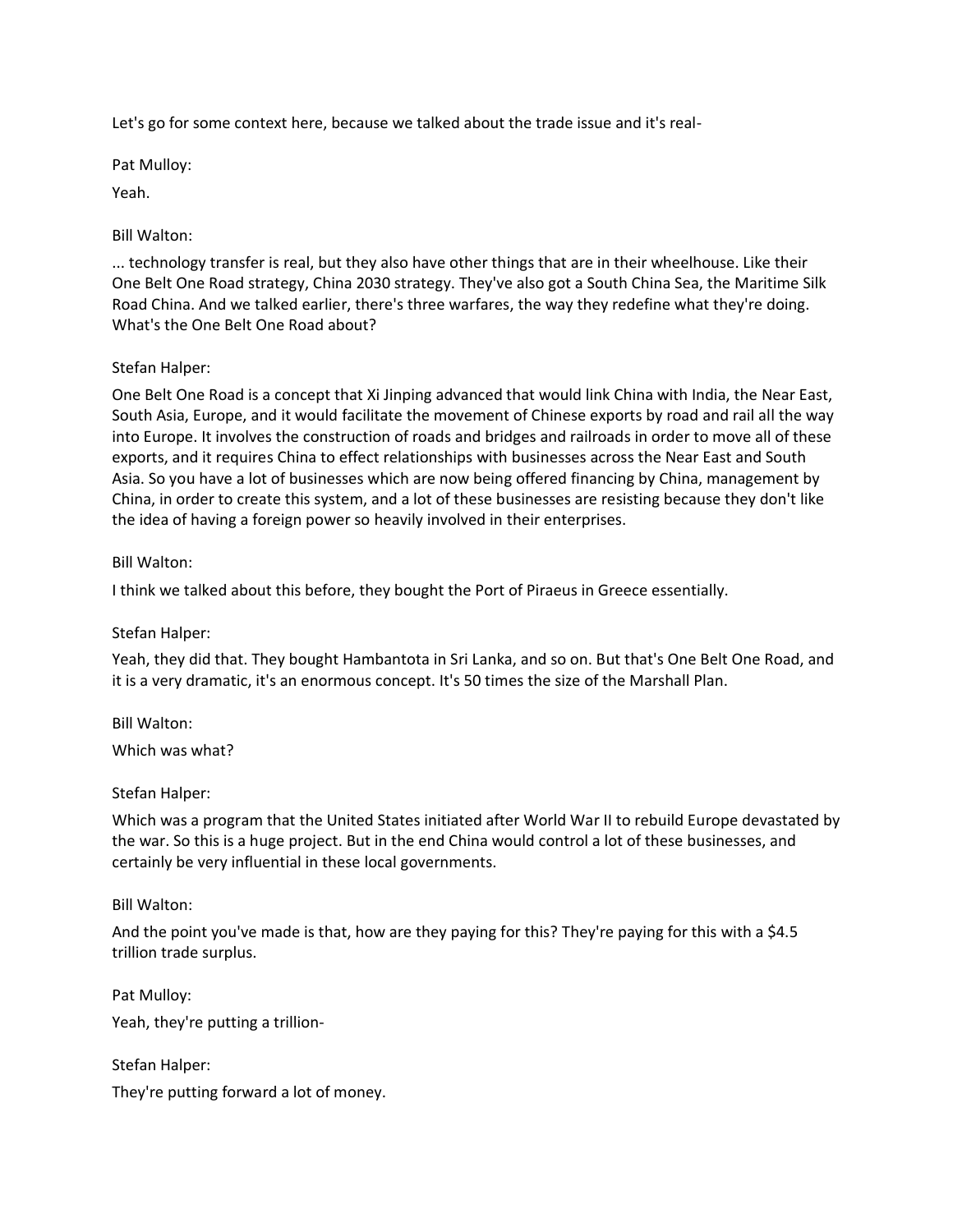Bill Walton: They're putting that cash to use.

Pat Mulloy: They're putting a trillion dollars into this program.

Bill Walton: Is that the total number, a trillion dollars?

Pat Mulloy: About a trillion. Yeah.

Bill Walton:

Okay.

Pat Mulloy:

Now, where do they get that money? Since China had joined the WTO, the United States has run trade deficits with China of \$4.5 trillion. So this lopsided economic relationship that we have with China is permitting them to expand their political influence through projects like this, and their economic influence, but also permitting them to strengthen themselves militarily. Because when you transfer technology and industrial capacity to your opponent at your own expense, they can then pump money into their military capabilities, and they've been doing that.

Bill Walton:

Well one of my more-

Pat Mulloy:

I want to come back to this inflection point.

Bill Walton:

Okay, yeah.

Pat Mulloy:

I was a big fan of George Kennan, who was a famous American diplomat who as the guy who first put together the containment strategy when Russia was expansive after World War II.

Bill Walton:

He wrote the memo after-

Pat Mulloy:

Yes, he wrote the long telegram and then the foreign affairs article.

Bill Walton: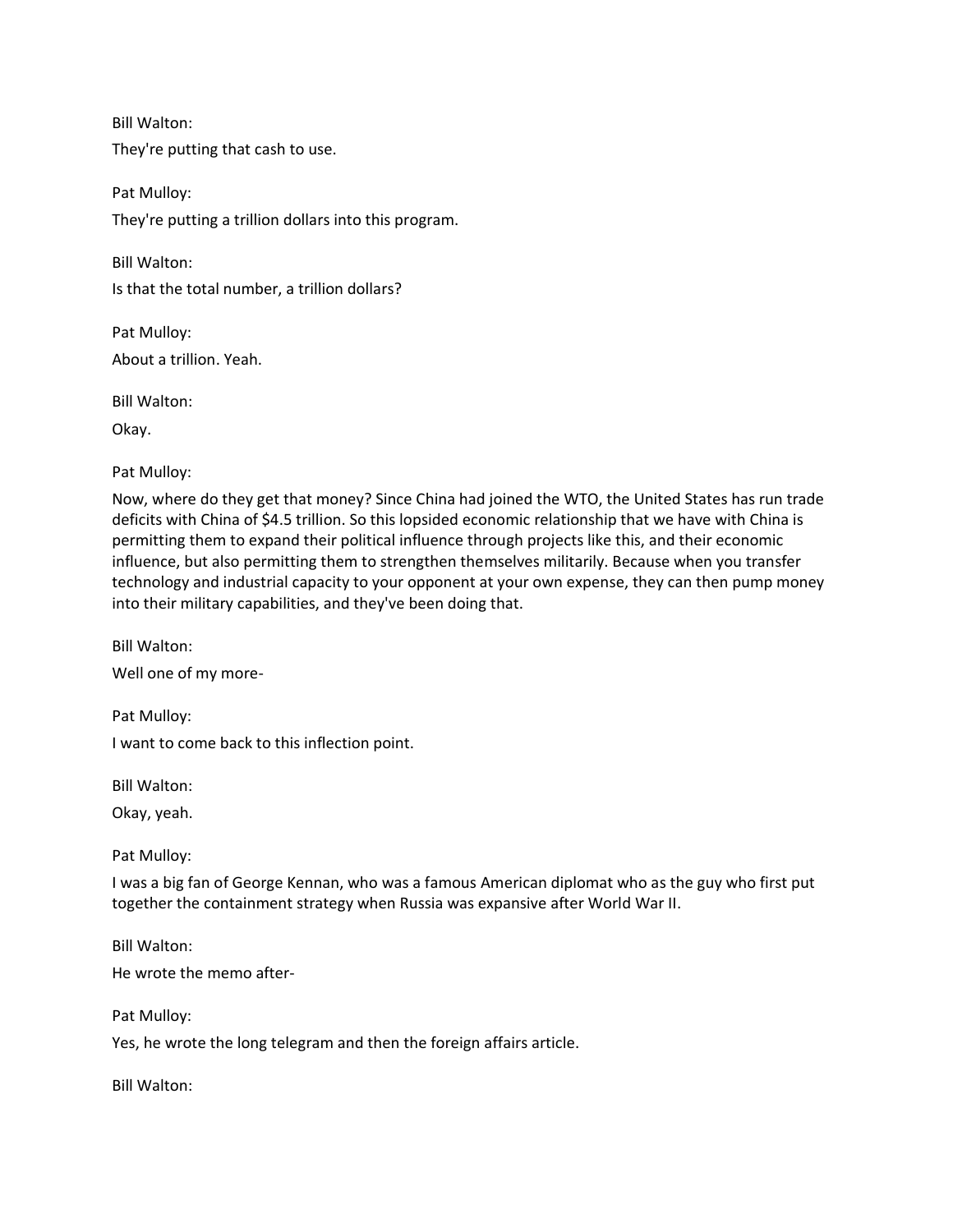Yeah.

Stefan Halper:

8,000 words.

Pat Mulloy:

And he saw what was going on. I've always been hoping there would be a wake up moment in this country to realize that the policies that we have been following toward China are not in our national interest and will hurt us in the long run. I think when President Xi went after and made himself the emperor, I think it really impacted people in the west to say, what do we really have going on here? So it was kind of like the wake up call that George Kennan gave us in 1946 and 1947. There's a rethinking of this whole China relationship going on in the United States now.

Stefan Halper:

I couldn't agree more. I think you're absolutely right, Pat, and it is a very dramatic moment in reassessing our relations with China.

Bill Walton:

One of my economist friends, one of the more wonky sorts says, well it's really not 4.5 trillion because there's a lot of intercompany transfers, says it's probably only more like 2 trillion. And I said, well that's a lot of money. Okay.

Stefan Halper:

Right, let's argue about it.

Bill Walton:

A trillion here, a trillion there. So this is something we need a lot of people to wake up about.

Pat Mulloy:

Yes.

Bill Walton:

What's, One Belt One Road, South China Sea, or the Maritime Silk Road, let's talk about what that is.

Stefan Halper:

Well, the Maritime Silk Road is simply the maritime version of the One Belt One Road, and it has a series of ports, what China calls its string of pearls-

Bill Walton:

That's great.

Stefan Halper:

... across the Indian Ocean.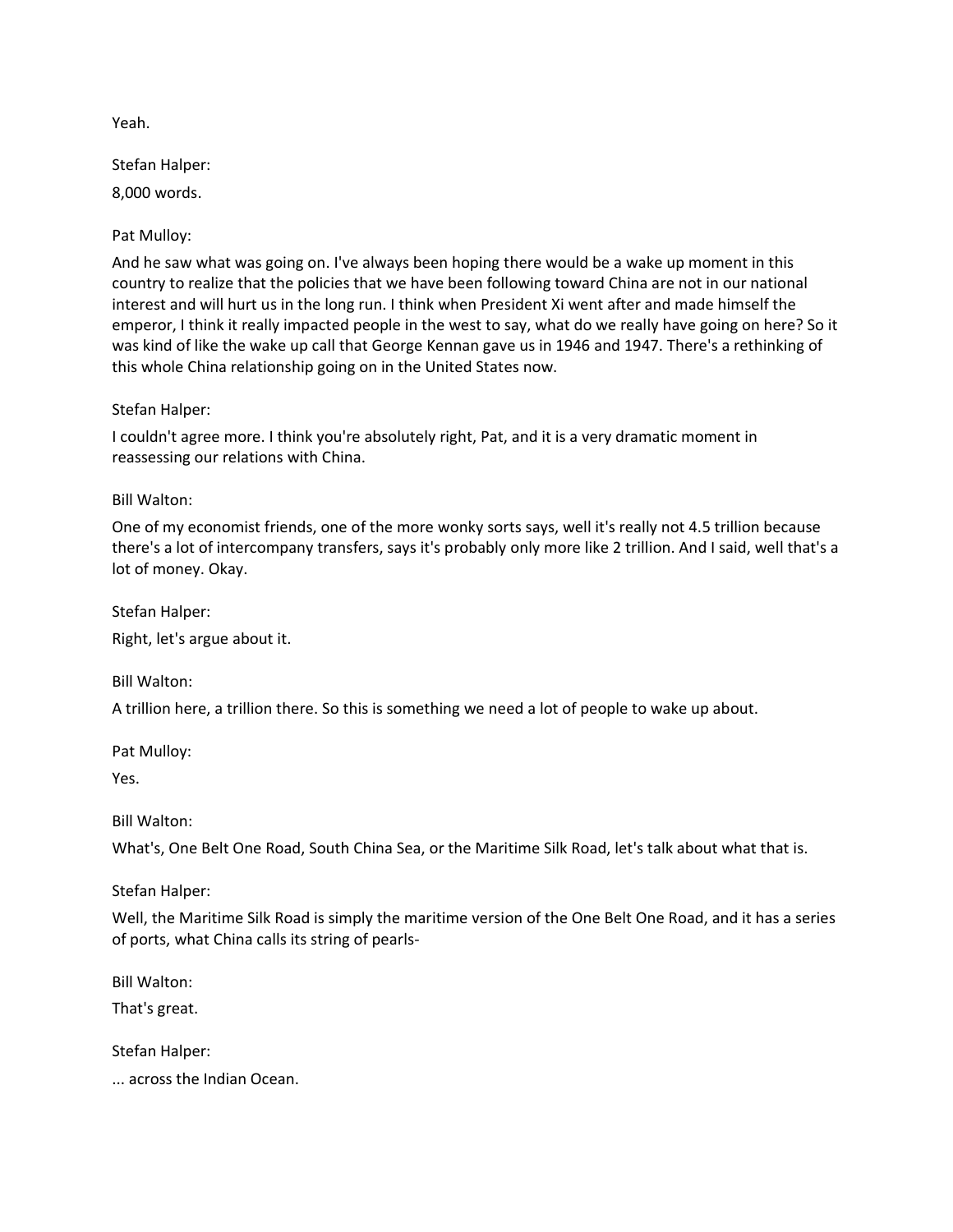Bill Walton:

They use much better labels for these things than we do.

Stefan Halper:

Yeah, they really do.

Pat Mulloy:

That they do.

Stefan Halper:

These are places where China has facilities, port facilities, docking, bunkering, and so on, and their ships can move across the Indian Ocean and the Arabian Sea to move goods and services that way.

# Bill Walton:

And when they have this established, this is, how will they use this? I mean, is it a way to not be dependent on anybody else to move goods and shipments?

Pat Mulloy:

Your energy won't have to be going through the Straits of Malacca for one thing.

Bill Walton:

Okay.

Pat Mulloy:

The freedom from that concern. The second thing it is to permit them to export more into these countries.

Bill Walton:

So they're creating their own export market-

Pat Mulloy:

They are.

Bill Walton:

... abroad.

Pat Mulloy:

And they get political influence in these countries, which is of enormous importance to the Chinese.

Bill Walton:

Right.

Stefan Halper: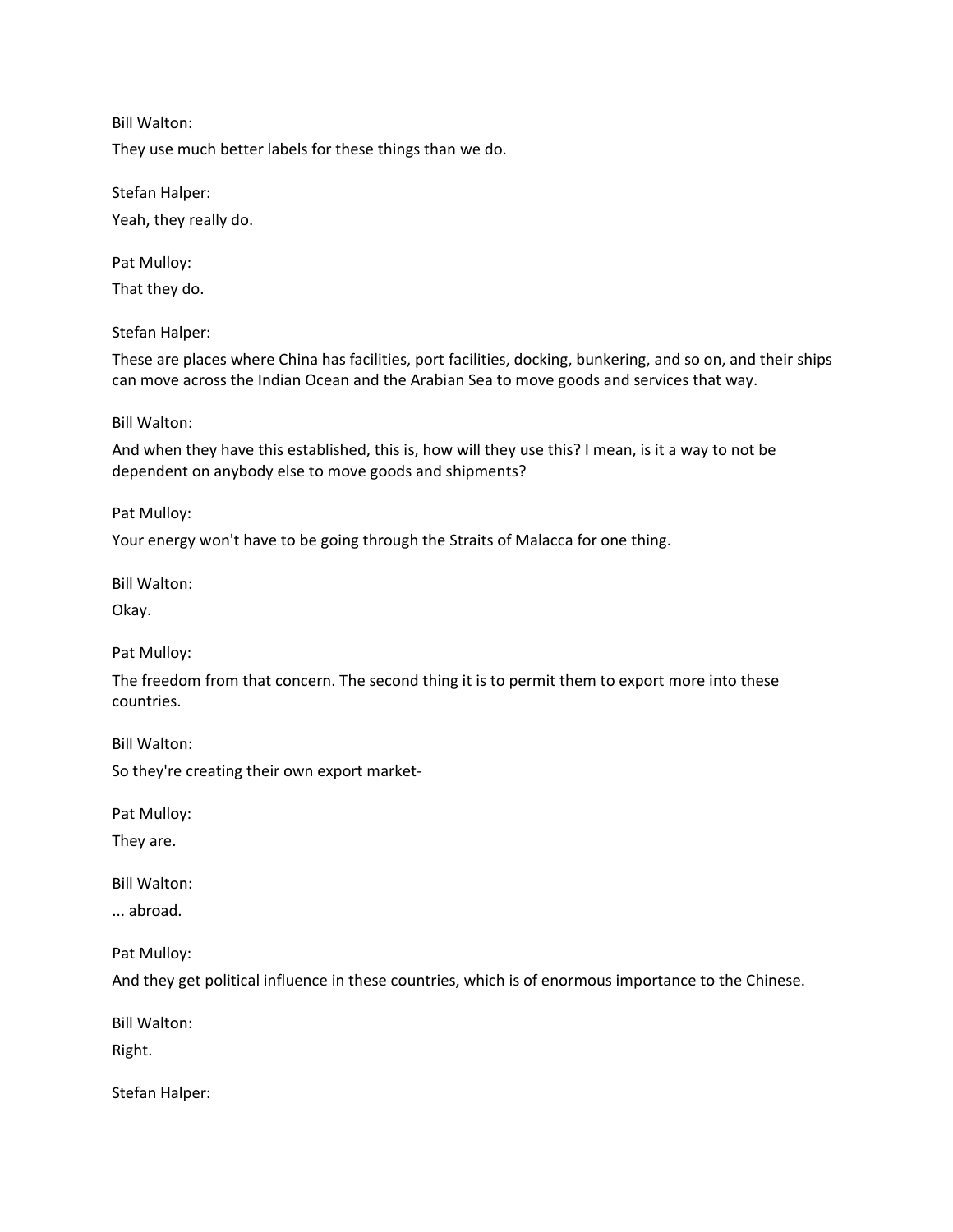And the most ... another point is that when you create these port facilities, they become facilities that can be used by the Chinese Navy. They can store fuel, ammunition, refurbishing and supply and repair in all of these places.

# Bill Walton:

Well that brings us to the South China Sea strategy. Recently there was an announcement that China's put jamming gear in a couple of the islands, and they've been claiming territory that otherwise has been considered international waters. And they've been doing it by, I guess since 2014 they've moved sand onto rocks and reefs, paving them over with concrete, and creating islands that they then have done things like put 10,000 foot runways in place and hangars for fire aircraft, and they've got plans. So what do we, are we paying attention to this, and what do we do about it?

# Stefan Halper:

Certainly some of us are paying attention to it. It is one of the most outrageous and egregious violations of international law and precedent that any of us have seen in a long while. China believes that because its fisherman and others, many hundreds of years ago, thousand years ago, visited these little islands in the South China Sea and left bits of pottery and so on, that these islands can properly be claimed by Beijing. If that were true, then the United States could claim the Gulf of Mexico, the French would own the Atlantic Ocean, and so on and so forth.

# Stefan Halper:

It is a straight out violation of current international law, and the issue was considered by the United Nations Convention on the Law of the Sea court, and the Chinese were found to be without any foundation for these claims. Meanwhile, Beijing simply ignored the court's findings, and I mean just flatout ignored them. So it didn't matter what the court said, they were skating right by the rule of law and they were onto a set of claims which, for them, provides them with what they call sovereignty over the South China Sea. A modest proposal, its only 100,000 square miles of ocean.

# Pat Mulloy:

See, the thing ... Having, as a young man I was in the State Department, and I worked on the Law of the Sea Convention, which is the law that governs these kinds of things. The United States has never ratified the Law of the Sea Convention, but we should. But we've said that we accept it as international law.

# Stefan Halper:

And we abide by it.

# Pat Mulloy:

And we abide by it. Now, when the Chinese made these claims, the Philippines actually brought the case to the Law of the Sea Tribunal, and they won it. But then the Chinese squeezed the Philippines economically, and you don't see the Philippines raising big concerns about this matter right now, and they would love it-

# Bill Walton:

I've also heard they're bribing their politicians.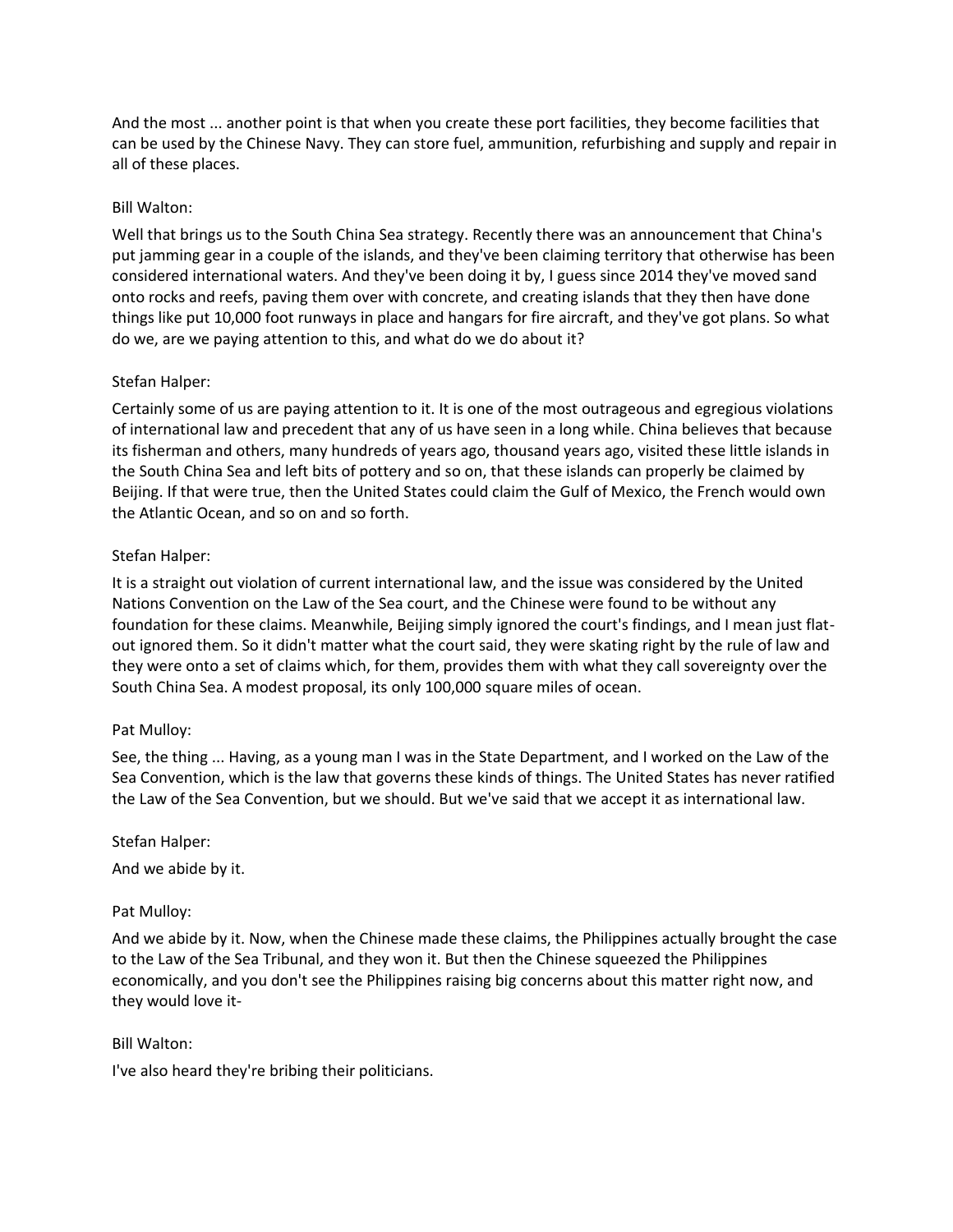Pat Mulloy: Well, I've-

Stefan Halper:

Absolutely.

# Pat Mulloy:

They've squeezed them economically in different ways, yeah. And so ... But I think it would strengthen our hand if we did ratify that Law of the Sea Convention so that we're party to this whole convention. It was negotiated, we took the lead in putting the thing together, I've always felt we should. And the Senate Foreign Relations Committee has reported it out of committee a couple of times, but we've never taken the time to get it done on the Senate floor. It has to be approved by the Senate.

# Stefan Halper:

On the question of the Philippines and bribery and so on, what the Chinese have actually done is offered to build a railroad from Manila down through Mindanao to connect the capital with parts of the outlying areas of the Philippines. And the president, Mr. Duterte, is very grateful for that, and for that he's prepared to be flexible on Chinese claims of Philippine islands.

# Stefan Halper:

Going back to your earlier point about these hardened runways and bunkers and so on, China has been trying to create a string of military assets across the South China Sea that would in effect lock American naval task forces from sailing from Japan down through the Malaccan straits, that's what they're trying to do. And they put in radar and intercept and jamming devices, as you mentioned, which are designed to block the US fleet from moving from the north to the south. And what the Pacific fleet is doing is increasing the tempo of what they call Freedom of Navigation exercises in which the US fleet moves through that area and does not acknowledge Chinese claims to these territories or any prohibitions.

# Bill Walton:

So do we have a strategy to deal with that? Is that-

# Stefan Halper:

I think we do. I think the Navy certainly does, and I think that Trump has been particularly, or much more receptive than Obama was in listening to what the Navy would like to do and agreeing to it. So we do have a strategy, and of course one of the major issues here is Taiwan.

Pat Mulloy:

Yeah.

# Stefan Halper:

We are increasing our relations with Taiwan. Trump signed the Taiwan Travel Act, which allows US officials, senior officials, to travel to Taiwan and have conversations with their leadership, which was prohibited before. I believe we're in process of arranging naval visits to Taiwanese ports. I don't know that for sure, I'm not sure that's been settled, but that's the intention. And I think when we have done those things, the Chinese will react strongly. So Taiwan's gonna be an issue for us going forward.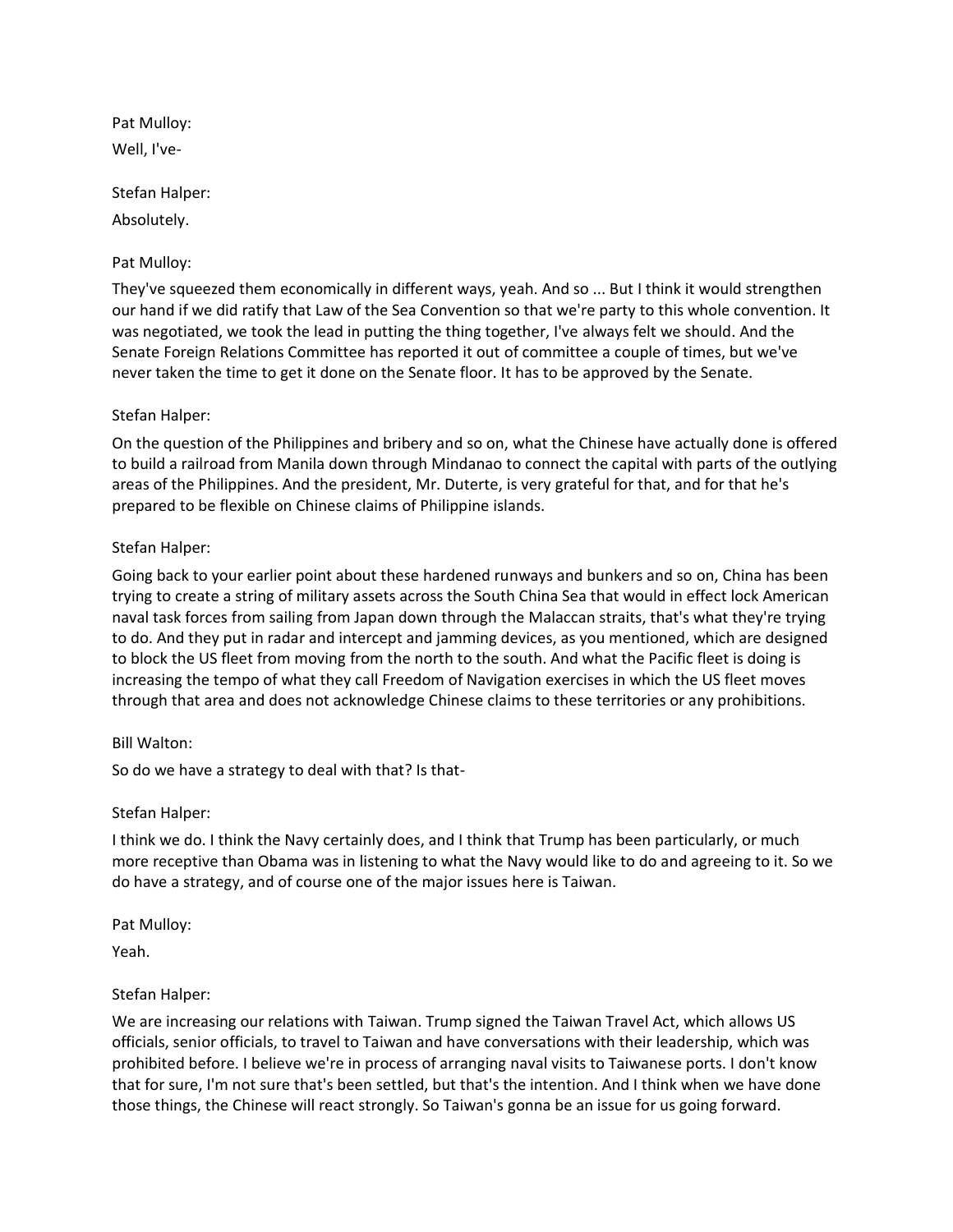# Bill Walton:

Well how does this square with ... I was talking to somebody else about this, and they said you really don't have to worry about China because it tends to fragment, and they're not expeditionary, they haven't really been out conquering faraway lands. Now that's per their tradition under, well okay, we're gonna laugh out loud over your iPad.

Pat Mulloy: Well you know that-

Bill Walton: Why is that dead wrong.

#### Pat Mulloy:

Well you know that Korea, before 1894, was controlled by China as was Taiwan. And the Japanese, as part of that whole fragmentation that happened to China in that, what they call their century of humiliation, the Japanese went to war with the Chinese in 1894 and they took Korea and Taiwan away from China. So this idea that the Chinese don't expand, why were the Vietnamese always so concerned about the China? Because China was moving influence down into southeast Asia.

# Pat Mulloy:

They haven't gone on and colonized Latin America and Africa, but they're essentially using their economic influence now to gain more and more political control in these countries.

Bill Walton:

Yeah, they're making big investments in both places.

Pat Mulloy: Yeah, in both countries.

Bill Walton:

Yeah.

# Pat Mulloy:

So this idea ... They are very subtle in the way that they behave, and they are using their economic power to gain more and more political influence in these various countries around the world. I want to come back to one more thing, because I think it's so important to this discussion. When we brought China into the WTO, I saw an article by Larry Summers who was I think the Treasury Secretary then, and he said that wasn't such a big deal because we were already giving China MFN trade treatment although we could always take it away. Here is an article that appeared in the Wall Street Journal the day after the House voted to give China PNTR, and our corporations and the administration-

# Bill Walton:

When was this published?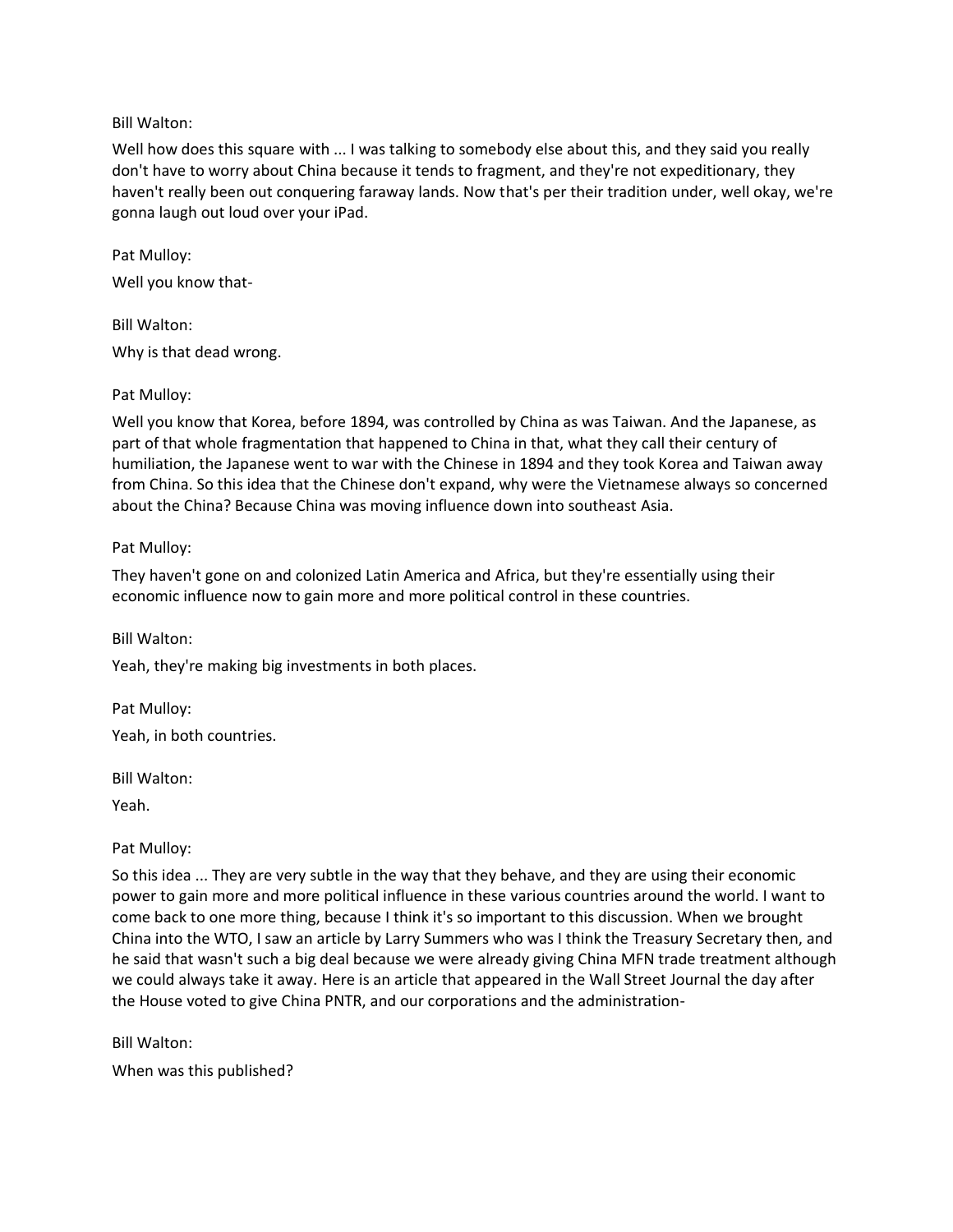Pat Mulloy: This vote took place in 2000.

Bill Walton: Okay, so this is 18 years ago.

# Pat Mulloy:

This is 18 years ago, the vote. The House passed it, it was a narrow vote. The Wall Street Journal ... And it was all said, we're gonna get more exports from China, reduce the trade deficit, which was then at 80 billion, it's now 370 billion. The article in the Wall Street Journal says even before the vote was cast yesterday, and while the ... it says it was all about, the companies were saying it was about exporting. And while the debate portion focused mainly on probability lift for US exports to China, many US multinationals have something different in mind. This deal is about investment, not exports, said Joe Quinlan in the comments with Morgan Stanley. A foreign investment is about to overtake US exports by the primary means by which US companies deliver goods to China. The company sold it, that this was gonna be about exports, it was really about investment. And when they invest in China, then they become part of rebuilding China's comprehensive national power, which is what the Chinese wanted.

# Pat Mulloy:

Now, if I could ... As you know, that I was on the China Commission, the China Commission is a bipartisan think tank set up by the Congress in law, they passed a law to create this commission to get bipartisan advice. It has issued 18 reports, this is the 2017 report to China. It's at www.uscc.gov-

# Bill Walton:

Which will also be on our website, I have a link there, yeah.

# Pat Mulloy:

Which is very important for people to know that this is a resource, because this group of bipartisan people, they get intelligence briefings, they travel to China, they read enormously.

Bill Walton:

How many pages is that? Seven, eight, six, seven?

Pat Mulloy:

This is 2017.

Bill Walton: Okay, and it's holding up. Okay.

# Pat Mulloy:

Yeah. And it's former senators, it's the former Council of Economic Advisors, chairman of the Council of Economic Advisors, and it's guys that were experts in our military, where military attachés in Beijing. Bipartisan, almost every report has been unanimous.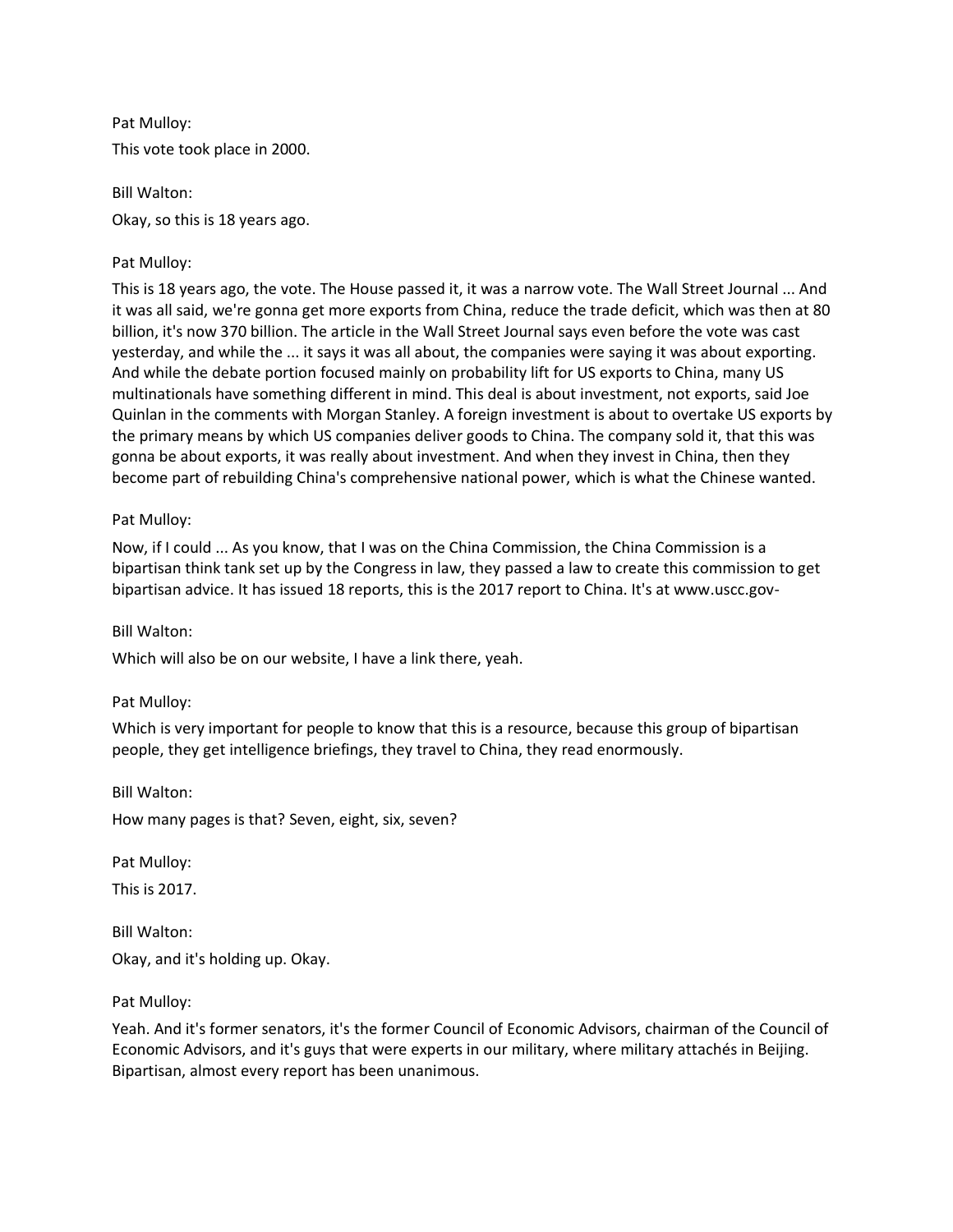Bill Walton:

You want to read that clip that you said, because it's-

Pat Mulloy:

Yeah, I just want to read this to you, because this is what people don't understand.

Bill Walton:

Yeah.

Pat Mulloy:

China has laid out an ambitious whole, this is from their 2017 report, whole of the government plan to achieve dominance and advance technology. This state-led approach utilizes government financing and regulations, high market access, and investment barriers ... you can't sell into China, you have to ... for foreign firms, overseas acquisitions, they're now buying key technologies both here and in Europe, and talent recruitment, and in some cases industrial espionage to create globally competitive firms. And this is what Bob Lighthizer and USTR have also identified in their recent report to the Congress. They are saying the administration is saying the same thing, and we have to develop a strategy to deal with this problem.

Bill Walton:

Well, we've got an increasingly aggressive China.

Pat Mulloy:

Yes.

Bill Walton:

Authoritarian, with a strategy, lots of cash to implement it, going all over the world. I want to talk about China's weaknesses, but-

Pat Mulloy:

But, Bill, but why are they increasingly, what gives them the ability to be increasingly aggressive?

Bill Walton:

Well, we gave them all our money.

Pat Mulloy: We gave them their strength.

Bill Walton: And we borrowed to buy their stuff.

Pat Mulloy:

Yes.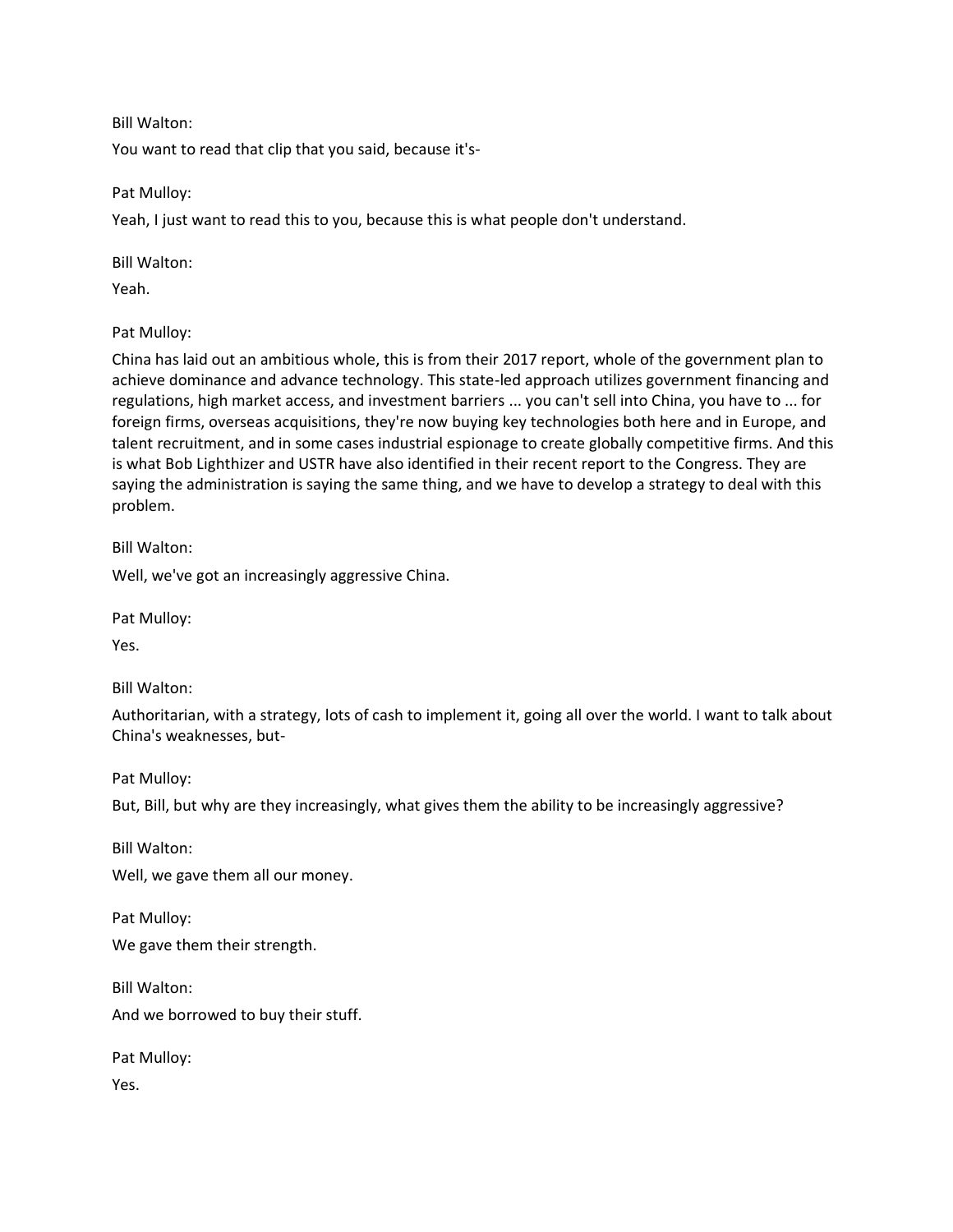Bill Walton:

And now we're in debt, and they've got the money, and they're building all this stuff.

Pat Mulloy:

Yeah.

Bill Walton: Is that the equation?

Pat Mulloy:

Exactly.

Bill Walton: I think that's it.

Pat Mulloy:

You got it.

Bill Walton:

I try to learn it if I can. Just parenthetically, one of the reasons, we weren't crazy. The United States after World War II was the only economy in the world that was viable. Japan was in rubble, Hiroshima. Germany laid low, everybody ... We were the only manufacturing economy in the world that mattered. And we had the Marshall Plan, we built these, it was in our interest really to build up Japan, build up Europe, but we were hugely protected from competition. I think it's 30 years from the end of the World War II to 1976, we had wage growth of like 100%, the GDP was growing like mad, we were protected from imports. And then we set up these trading systems, which we're now saying are a big problem, to help them. I think we've done that.

Pat Mulloy:

Yes. We have, we have.

Bill Walton:

We're saying, oh my god, we've got to reverse this.

Pat Mulloy:

Yeah.

Bill Walton:

Because we were in a trade deficit every year for 42 straight years.

Pat Mulloy:

Yes.

Bill Walton: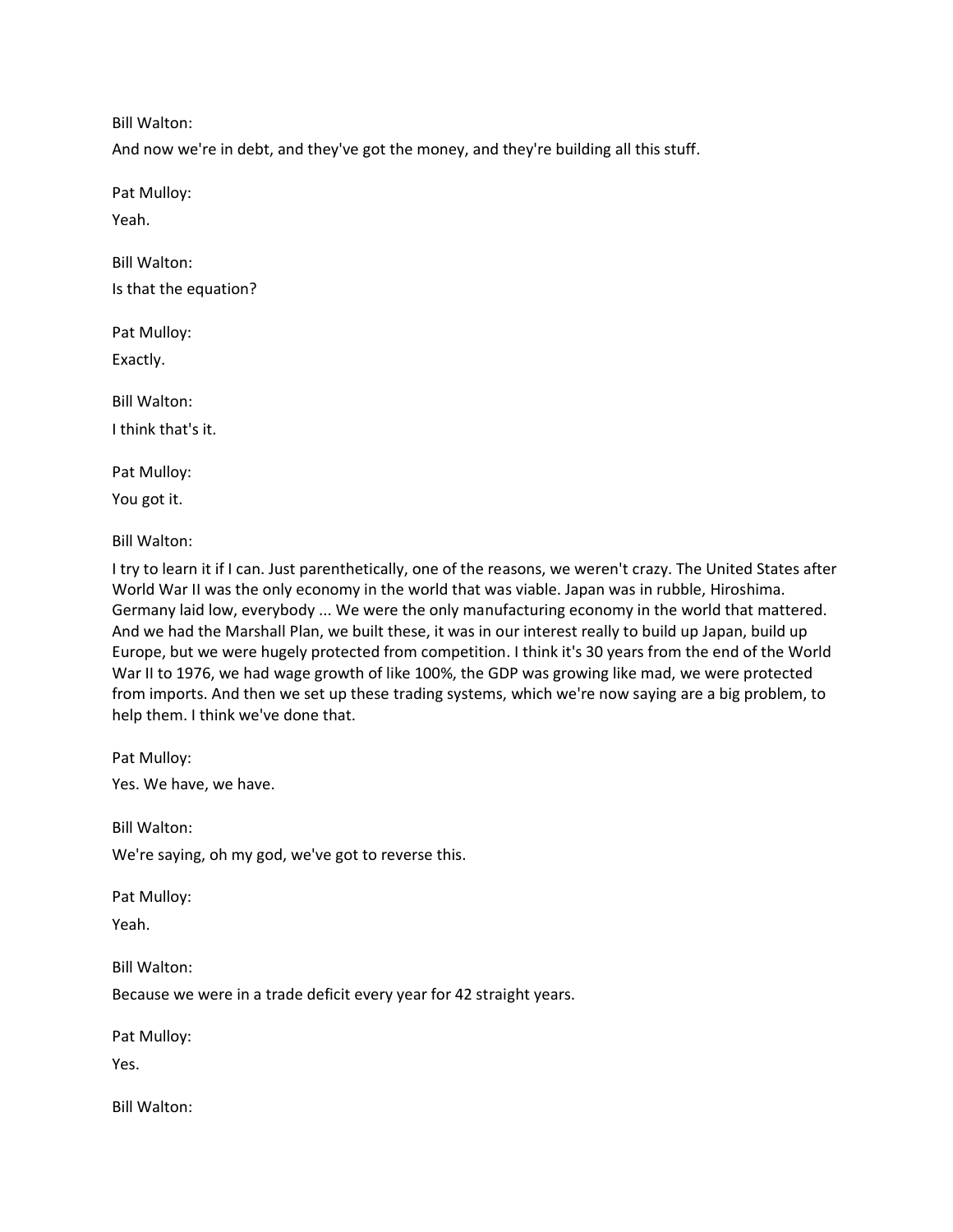So.

#### Pat Mulloy:

An increasingly large trade deficit every year, essentially, before you-

#### Bill Walton:

Okay, quickly, we talked about this last time. Why do trade deficits matter?

#### Pat Mulloy:

When you run a trade deficit, as Warren Buffett put out in his famous article in Fortune magazine, you're sending the other guy dollars, he's sending you the goods. The economists will say we're giving them slips of paper, we're getting real asset, we're getting goods. But those dollars we're sending them are claims on the US economy. So the foreigners have been investing the dollars into our treasuries as a way of keeping the dollar over-valued and continuing their-

#### Bill Walton:

They've got about a trillion three right now [inaudible 00:38:21]

#### Pat Mulloy:

They buy our treasuries as a way of keeping the dollar over-valued and keeping the trade deficits going. But now what they're using their dollars for is to buy high-tech tech companies in the United States. That's why the Congress is in the middle of strengthening the whole foreign investment, strengthening because the Chinese are over here buying key technologies and Congress is getting more and more concerned about it.

#### Pat Mulloy:

President Trump, in his discussions with the Chinese, may restrict Chinese investment using the International Emergency Economic Powers Act, that Bob Lighthizer and the Treasury Department have discussed this.

#### Pat Mulloy:

So trade deficits matter because as Warren Buffett put in that article, the trade deficit is gonna sell your country out from under you. What used to be yours is now gonna be owned by the people that you've run your trade deficits with.

#### Bill Walton:

Well, I think the larger point is that if you, people say well there's a trade deficit between New York and California or vice versa, but that's not exactly what's going on here.

# Pat Mulloy:

That's the United States of America, we're all-

# Bill Walton:

As Stefan's written about, something he calls the three warfares.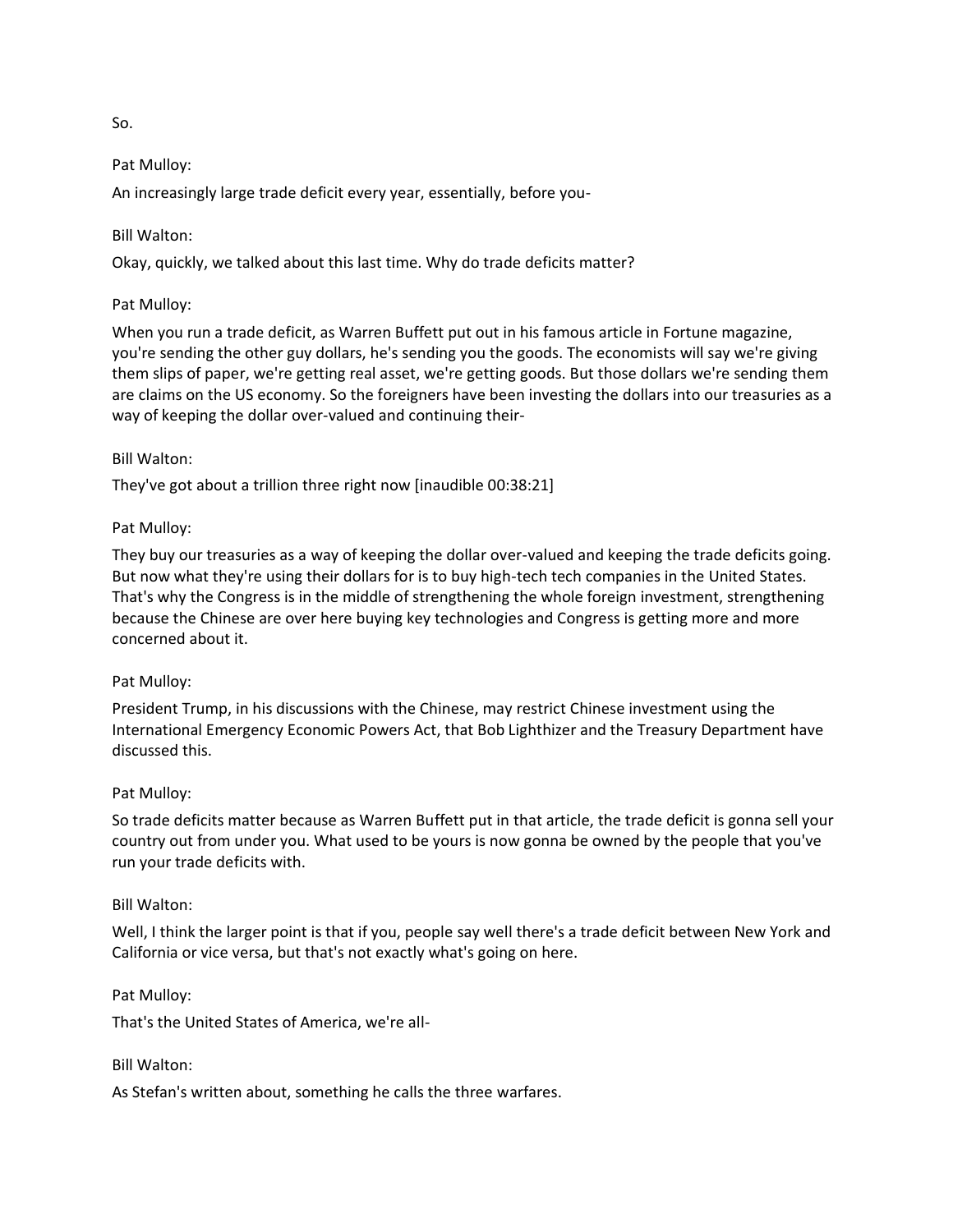Pat Mulloy:

Yes.

# Bill Walton:

And so the three warfares are the next shooting war's not likely to be a shooting war, and that China's engaged in a much broader strategy.

# Stefan Halper:

Right, that's exactly right. Because of the media, and current sensitivities, a nuclear arsenal is almost completely useless these days. When's the last time somebody used a nuclear weapon? So what you have instead is a concentration by the Chinese on what are called non-kinetic weapons. That is, weapons that do not explode. And the three warfares are the most elegant and sophisticated of these. Essentially the three warfares is a dynamic three-dimensional war fighting process that constitutes war by other means. It's flexible, it's nuanced, it's innovative, and it proceeds in a dimension which is quite separate from the way that we've been trained to think about war.

# Stefan Halper:

Our military academies, West Point, Annapolis, and so on, think about wars the way we did about Vietnam. You have to control their hearts and minds, and from that you'll gain influence. The Chinese are essentially saying that that's not what this is about. The three warfares envisions results in a much longer period of time, the impacts are measured by different criteria, and the goals seek to alter the environment in a way that renders kinetic engagement irrational.

# Stefan Halper:

So, for example, if the US wanted to have naval access to a port in the South China Sea, the Chinese would use the three warfares to alter the environment through media by explaining to the local population that this was not a good thing, they would use intimidation by threatening to boycott that country, and they would mount legal challenges. Those are the three warfares, and when you use them in combination they are a formidable weapon.

# Stefan Halper:

If the object of war is to acquire resources and influence and territory, and to project national will, China's three warfares is war by other means. And it's something we need to come to grips with. There are some ways that you can do it. You need to shine a bright light on what they're doing, you need to challenge them in established courts, and you need to resist specific efforts that they've undertaken. But those are the three warfares. Very effective.

Bill Walton:

We need to wrap up.

Pat Mulloy:

Can I-

Bill Walton:

As always we've only scratched the surface of this.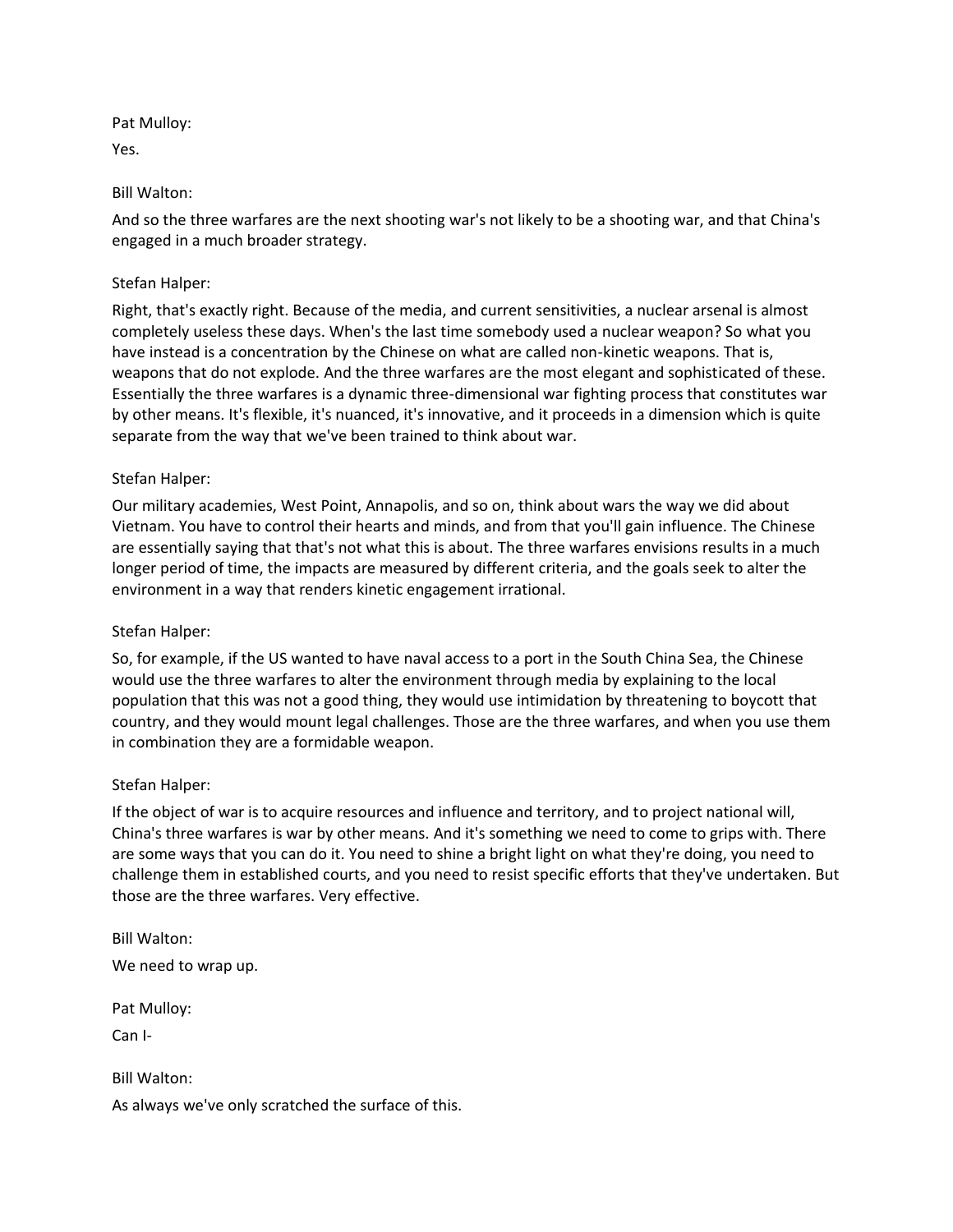Pat Mulloy: Yeah.

Bill Walton: But that's a pretty alarming note to end on.

Stefan Halper:

Sorry.

Bill Walton: It's sobering, that's good. Pat? Last word?

Pat Mulloy:

Yeah, I just wanted to add to that. The China Commission, again, has said we should not let state-owned enterprises from China invest in the United States.

Bill Walton:

Well, that's most of them.

Pat Mulloy:

The state-owned enterprises from China are owned and controlled by the Communist Party.

Bill Walton:

Yeah.

Pat Mulloy:

You know that they are now requiring a Communist Party apparatchik to even be on American companies that are in China? So they want ... But anyway, let's come back to their investment here. If you have a state-owned enterprise investing here, and then it can play in our political system because it's incorporated in the United States, doesn't that give the Chinese more and more ability to influence our political process so that we don't come up with strategies to stop the hemorrhaging that's going on in terms of technology and jobs in this country?

Bill Walton: Well guys, we've got work to do.

Pat Mulloy:

Yeah, we do.

Bill Walton:

Thank you for all this very useful information. I guess the first step to dealing with the problem is realizing you have a problem.

Pat Mulloy: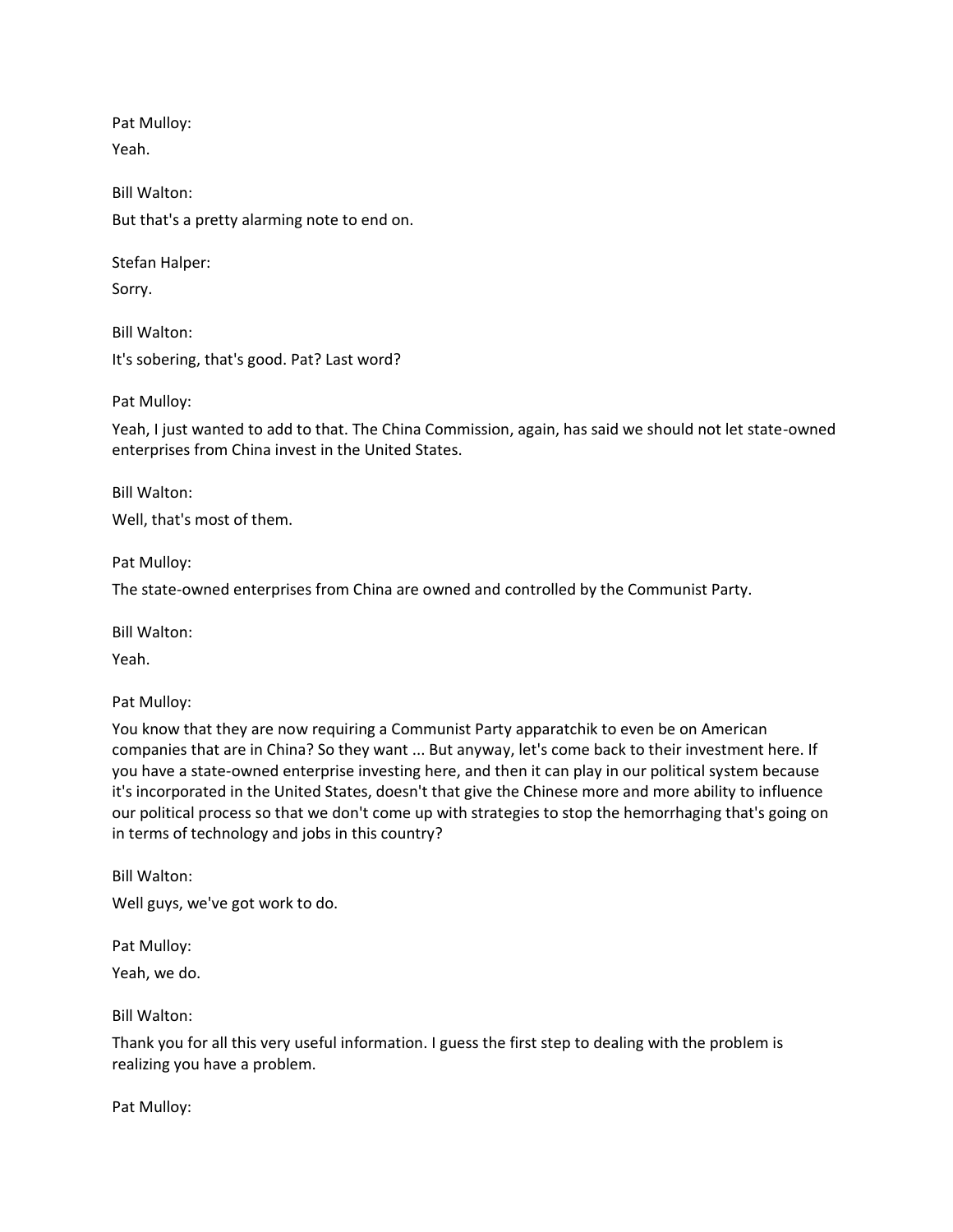You realize you have a problem.

Bill Walton:

And we have a problem.

Pat Mulloy:

Yep.

Bill Walton: So thanks Stefan.

Pat Mulloy: You need an integrated approach.

Stefan Halper: Thank you Bill for putting this on.

Bill Walton: Yeah, you guys have-

Stefan Halper:

I think this is a really important issue and you're right onto it. Very good.

Bill Walton:

So I was right, this is not the end of our series, but we'll take a break from it and then we'll come back to talk about China part three.

Pat Mulloy: Thanks Bill.

Bill Walton:

Okay.

Pat Mulloy: Thank you very much.

Stefan Halper: Thank you Bill.

Bill Walton: And thank you for listening, thank you.

Pat Mulloy: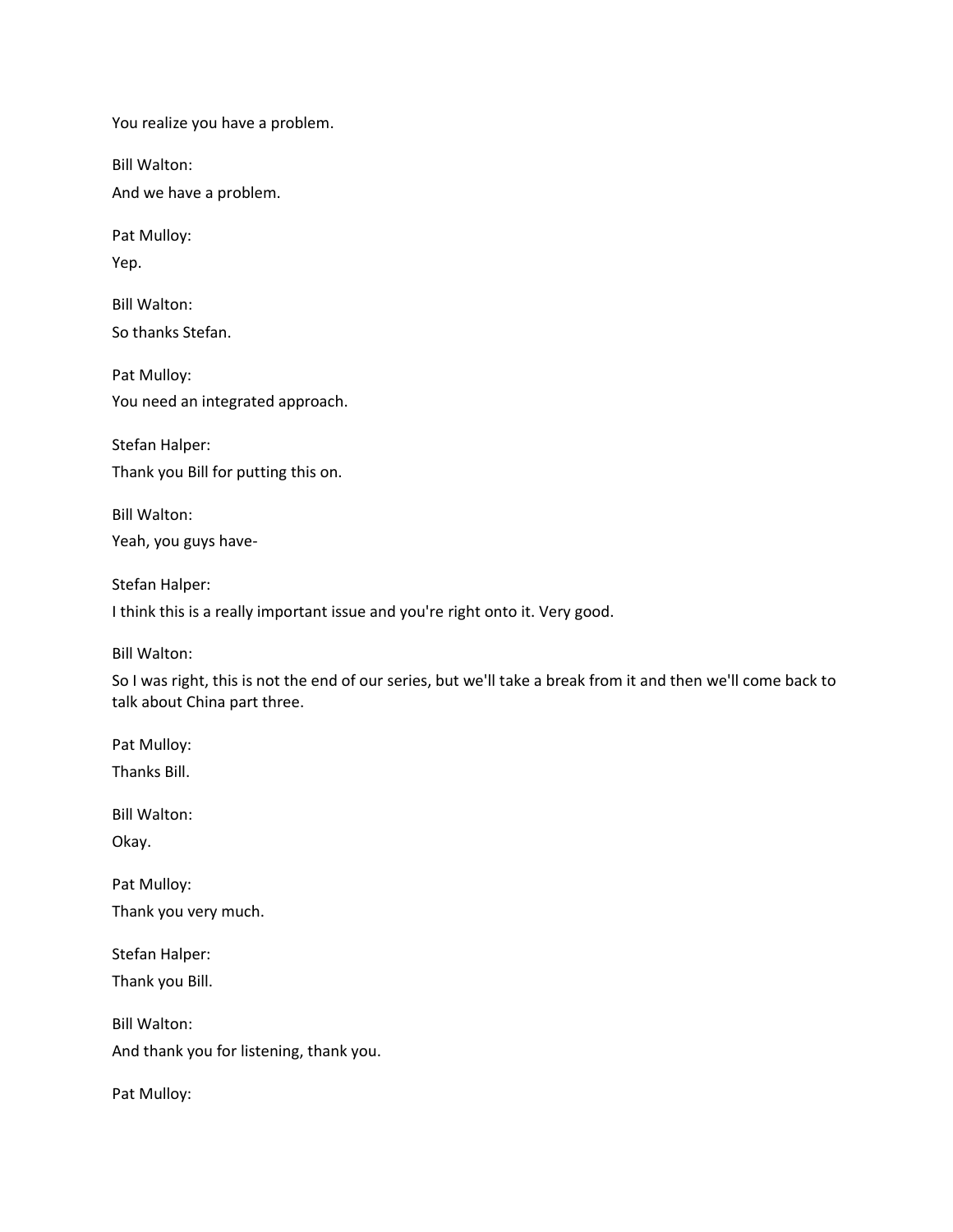Thank you.

Bill Walton:

And stay tuned, we're gonna have a brief wrap up, I'm gonna talk briefly about what I think the key takeaways are from today's show. Thanks.

Pat Mulloy:

You'll come back and do that?

Bill Walton:

Yeah.

Pat Mulloy:

Yep.

Speaker 2: [inaudible 00:44:33] the room should do that.

Bill Walton:

Yeah, I didn't say it the way we teed it up, but ... So what I gotta do now, this is a whole new thing that our syndicated wants. I'm gonna go, I'm gonna walk you guys upstairs, I'm gonna come back down and take 60 seconds to say what the show's gonna-

Stefan Halper:

While it's all fresh in your mind.

Bill Walton:

What the show's gonna be about, and then I'm gonna take 60 seconds about what the show was about.

Pat Mulloy:

Yeah.

Bill Walton: How would you sum it up in 60 seconds?

Stefan Halper:

Well, we've moved across the Chinese-American landscape. I mean we looked at a variety of things.

Bill Walton:

Yeah.

Stefan Halper: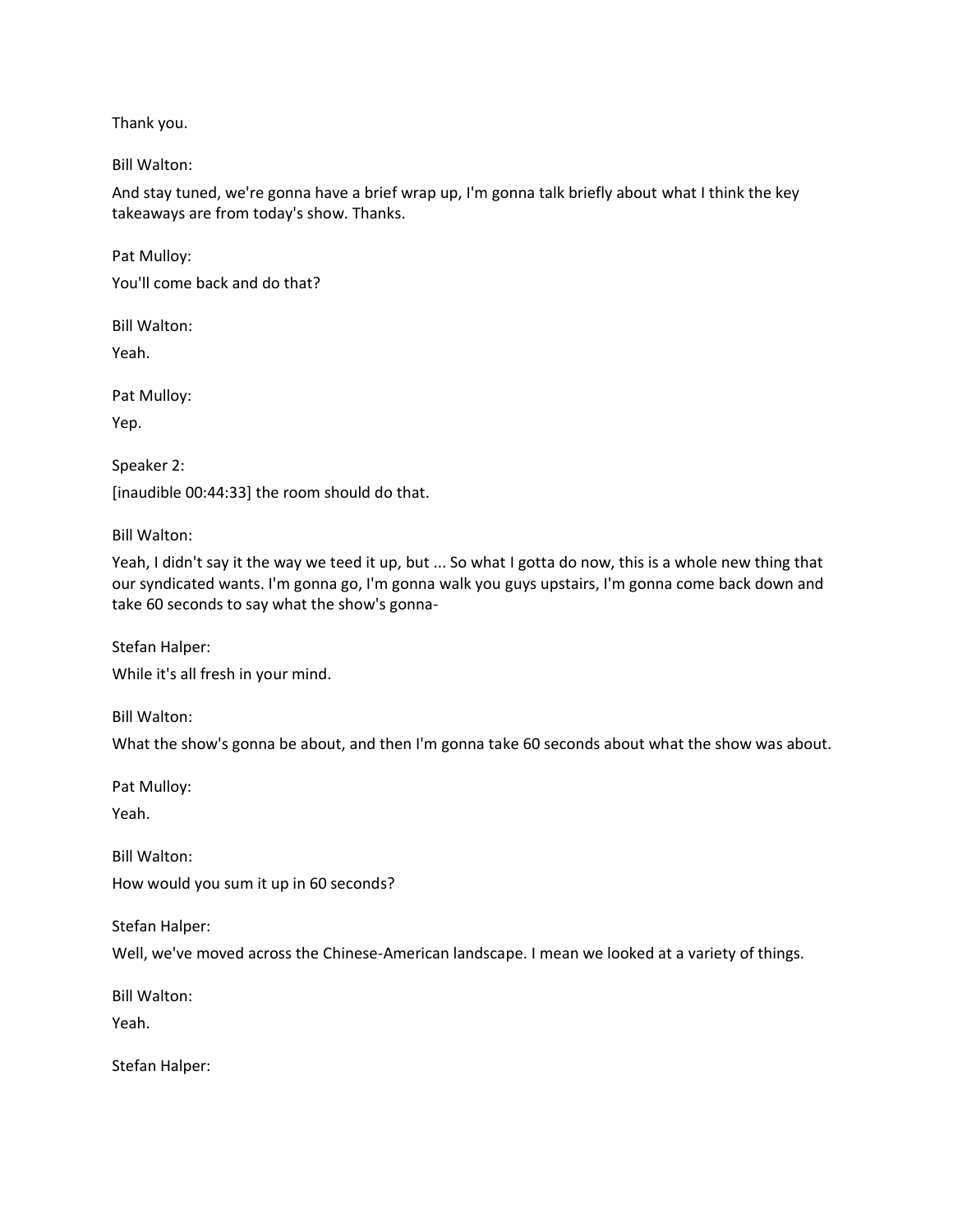We looked at China's trajectory, we looked at US policy, we looked at what the Chinese have done to gain this dramatic advantage in the use of the funds that they've gotten through lopsided American-Chinese trade. We touched on the three warfares in the South China Sea. I mean, I think you can say all that, and you can point out the things we didn't get a chance to talk about.

Bill Walton:

Well, the other thing I think is we do have a president, and with Lighthizer we're on the case at least economically, and I think that's different from where we were before.

Pat Mulloy: For the first time.

Bill Walton:

Yeah.

Stefan Halper:

And we're on the case, too, from the Navy's point of view.

Bill Walton:

Yeah, yeah.

Stefan Halper: Which is something that Trump-

Bill Walton:

So I do want to have part three, but let's give it a break for a while so people think I don't do anything excessive like China.

Stefan Halper:

Okay.

Bill Walton:

But I think the next piece might be talking about what are the three scenarios we've got about different outcomes with China, how we get there.

Stefan Halper:

Yeah, we could certainly do that, yeah.

Bill Walton:

And talk about their internal weaknesses, and what could happen that changes where we are right now.

Stefan Halper:

And what our policies-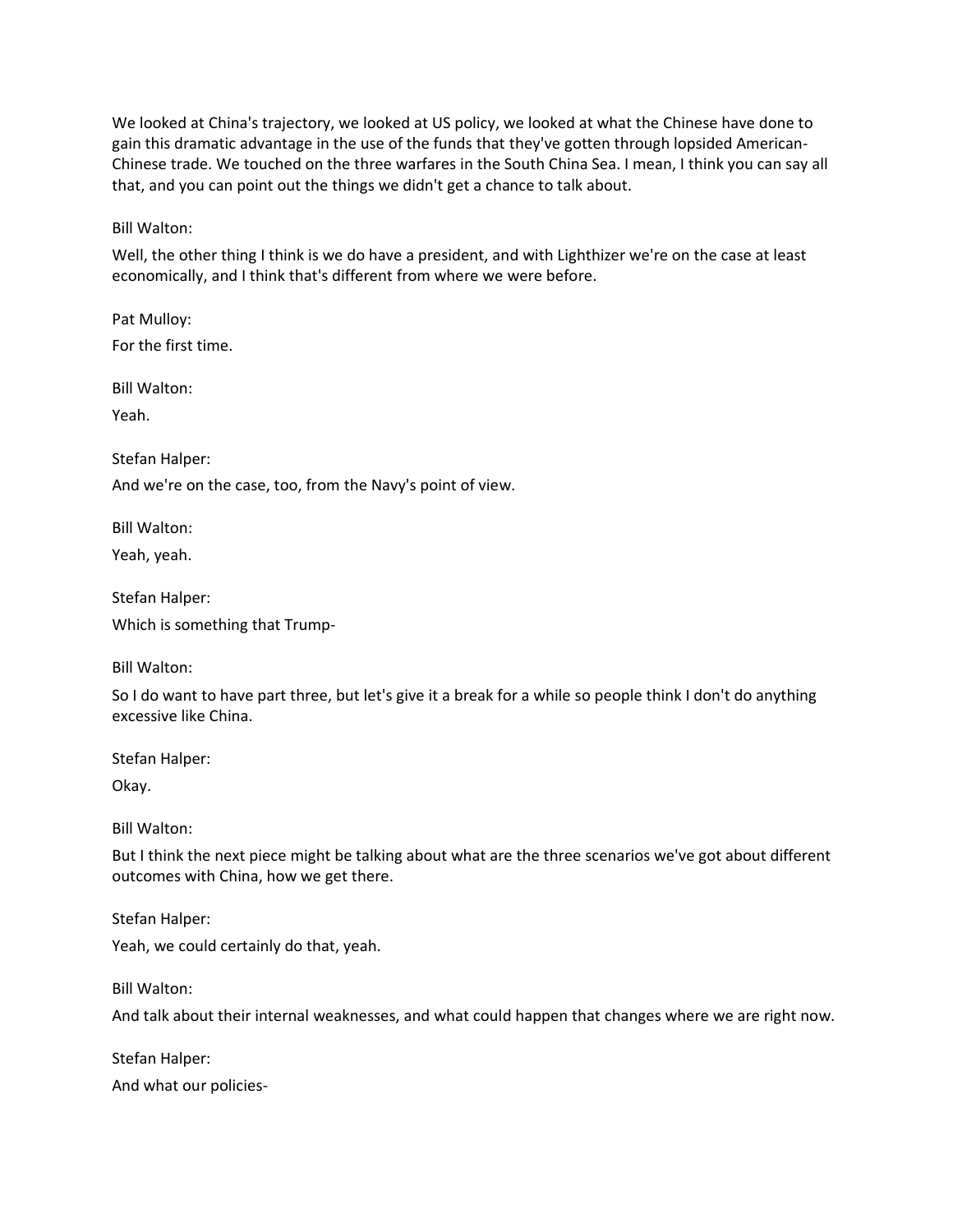Bill Walton: And what we do about it, and what they do about it. Stefan Halper: ... should be to adjust to each one of these China's. Pat Mulloy: Yeah. Speaker 2: Okay, thank you sir, that was camera one. Speaker 5: Thank you, that was great. Pat Mulloy: Maureen, I'll send you a note if you can send me a different link that doesn't bubble like that. Maureen: We will, I'll try to get you what you need. Pat Mulloy: Yeah, that would be good. Stefan Halper: Thanks Maureen. Maureen: Oh, you're welcome, thanks for coming. Speaker 5: It's alarming that nobody knows about it. Bill Walton: Nobody knows about it. Well, that's why we're doing it. Pat Mulloy: Thank you for having me. Maureen: It's always a pleasure. Pat Mulloy: